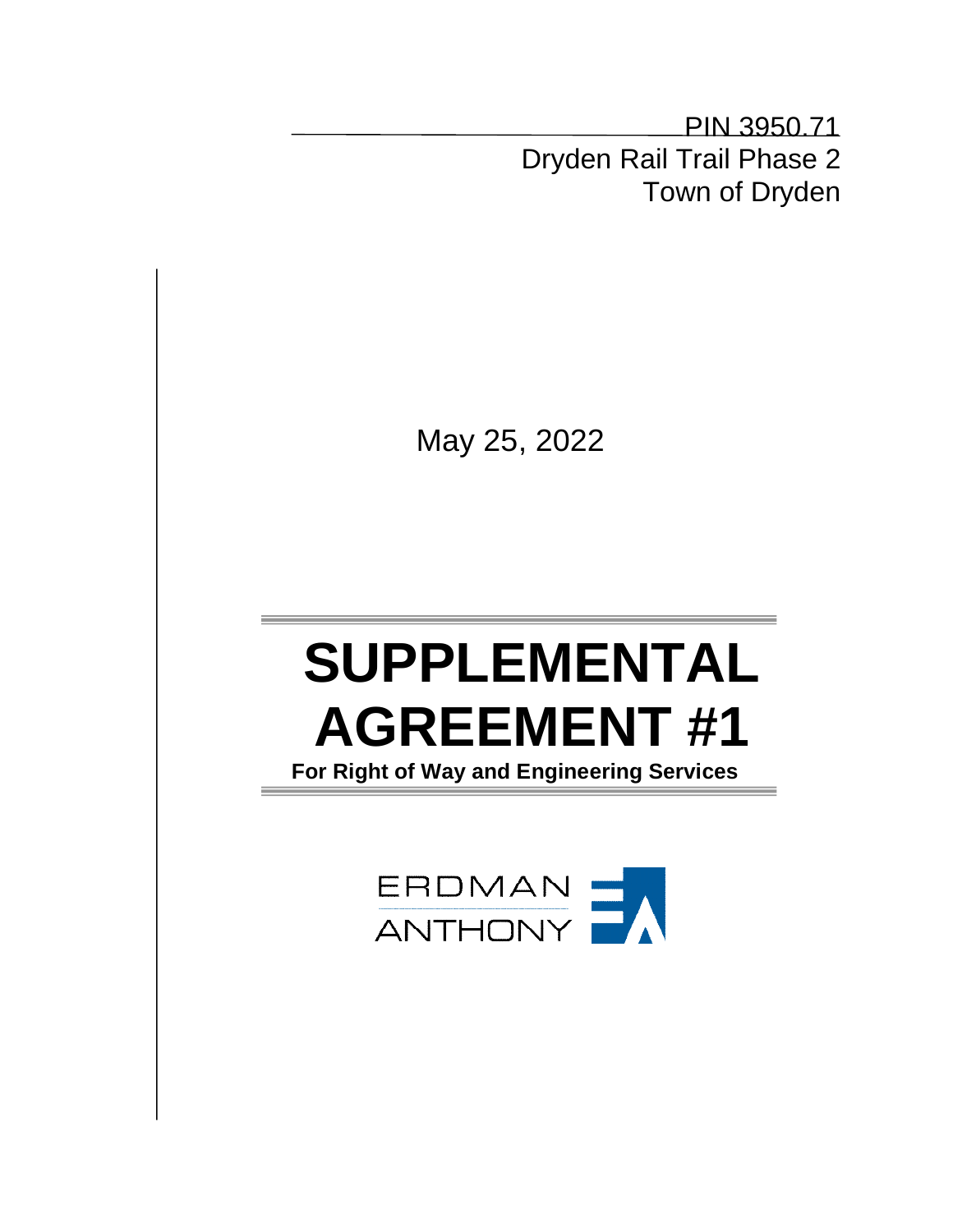## PIN 3950.71 Dryden Rail Trail Phase 2 Town of Dryden

*Table of Contents*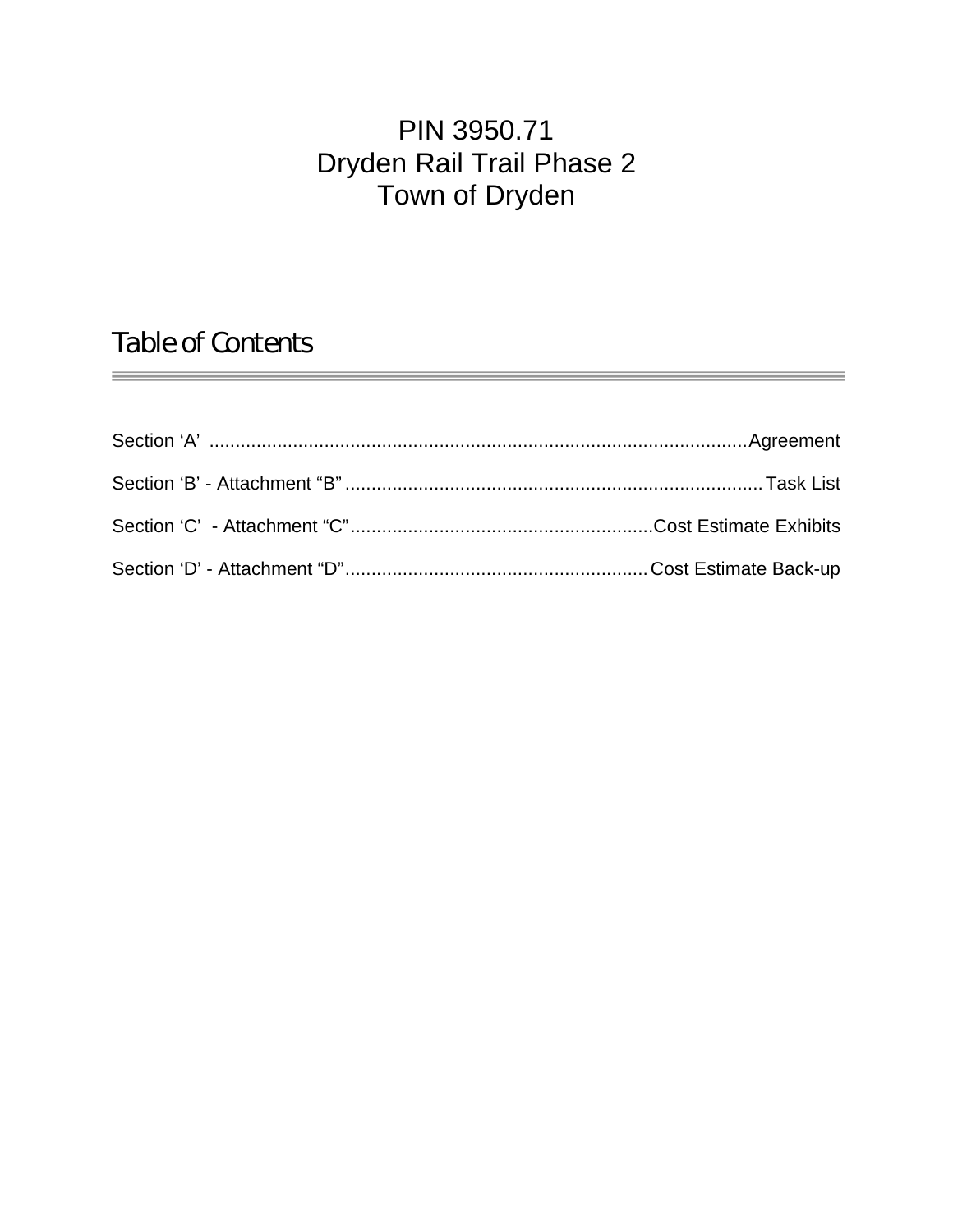## **Section A Agreement**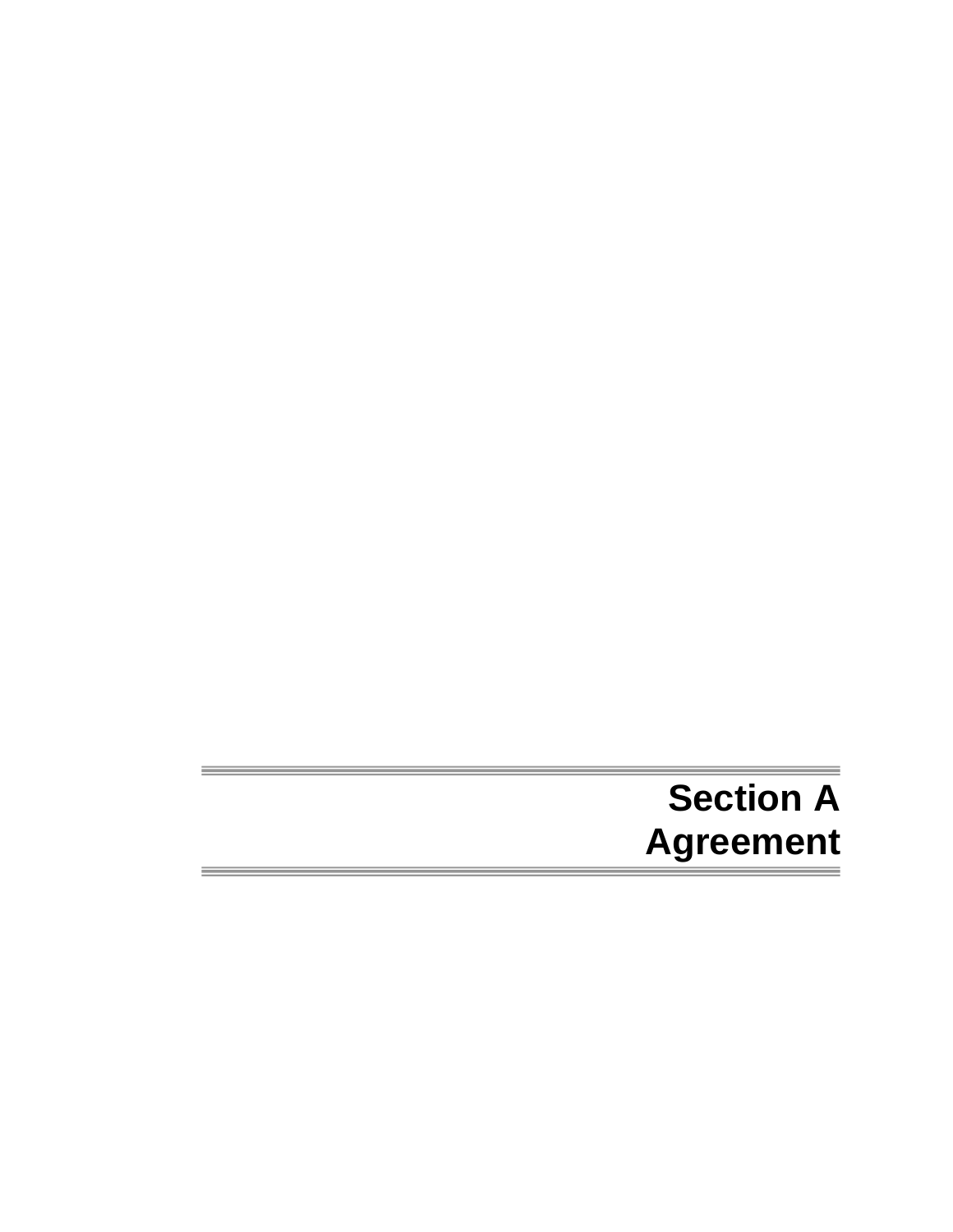## **Architectural/ Engineering Consultant Agreement**

PIN (s) 3950.71 Municipal Contract No.

Agreement made this \_\_\_\_\_ day of \_\_\_\_\_\_\_\_\_\_, 2022 by and between

Town of Dryden (municipal corporation) having its principal office at 93 East Main Street, in Dryden, NY (the "**Municipality**")

and

Erdman, Anthony and Associates, Inc., a domestic business corporation with its office at 145 Culver Road, Suite 200, Rochester NY (the *"Consultant")*

#### **WITNESSETH:**

WHEREAS, in connection with a federal-aid project funded through the New York State Department of Transportation ("NYSDOT") identified for the purposes of this agreement as PIN 3950.71 -Dryden Rail Trail Phase 2 (as described in detail in Attachment A annexed hereto, the "Project") the Municipality has sought to engage the services of a Consultant Engineer) to perform the scope of services described in Attachment B annexed hereto; and

WHEREAS, in accordance with required consultant selection procedures, including applicable requirements of NYSDOT and/or the Federal Highway Administration ("FHWA"), the Municipality has selected the Consultant to perform such services in accordance with the requirements of this Agreement; and

WHEREAS, the \_\_\_\_\_\_\_\_\_\_\_\_\_\_\_\_\_\_\_\_\_\_\_\_\_\_\_\_\_\_\_\_\_\_\_\_\_\_\_\_\_\_\_\_\_\_\_\_\_\_\_, is authorized to *[name of the authorized municipal officer executing this agreement*]

enter this Agreement on behalf of the Municipality,

NOW, THEREFORE, the parties hereto agree as follows:

#### **ARTICLE 1. DOCUMENTS FORMING THIS AGREEMENT**

This agreement consists of the following:

- Agreement Form this document titled "Architectural/Engineering Consultant Agreement";
- Attachment "A" Project Description and Funding;
- Attachment "B" Task List;
- Attachment "C" as applicable, Staffing Rates, Hours, Reimbursables and Fee.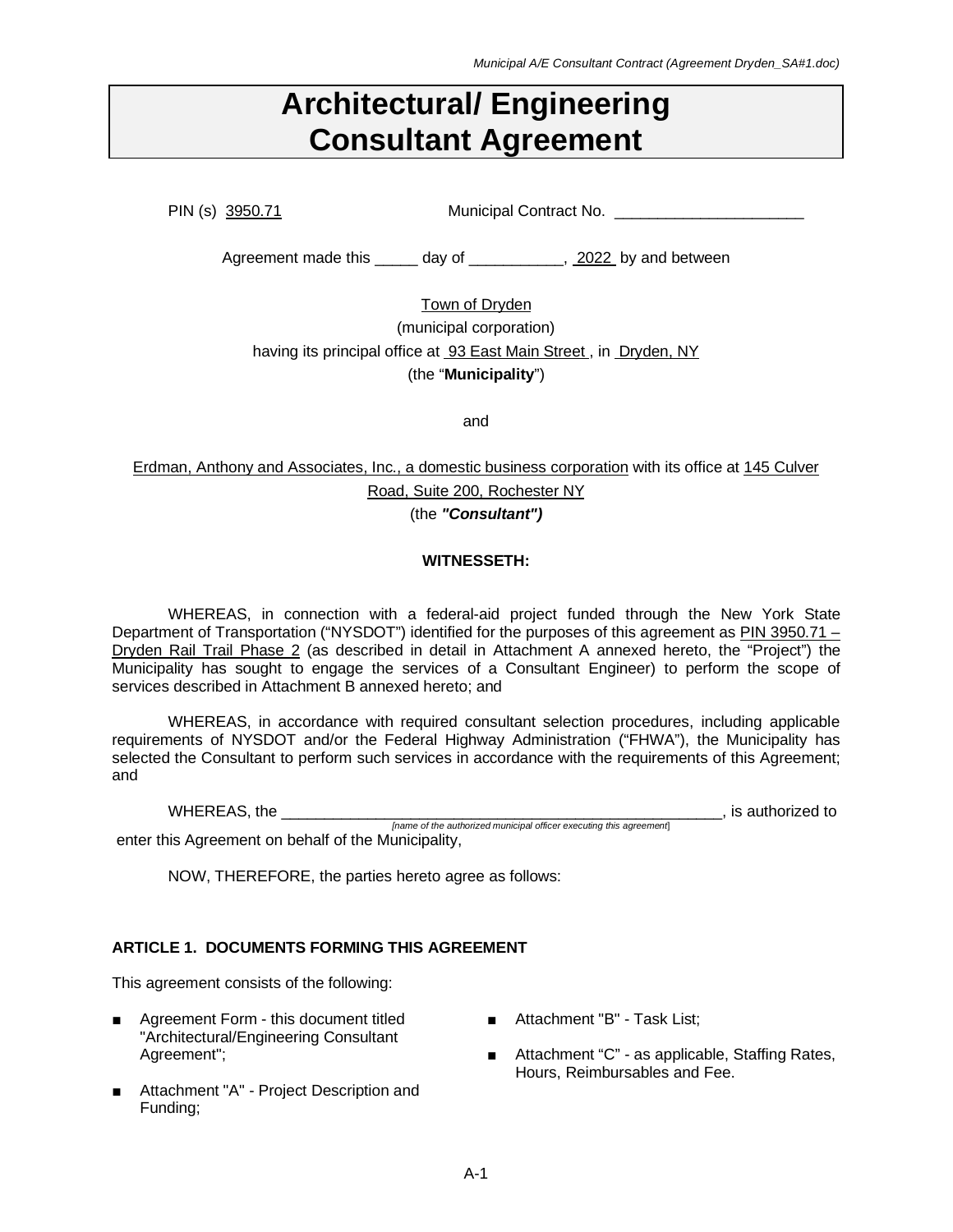#### **ARTICLE 2. SCOPE OF SERVICES/STANDARD PRACTICES AND REQUIREMENTS.**

2.1 The CONSULTANT shall render all services and furnish all materials and equipment necessary to provide the Municipality with plans, estimates and other services and deliverables more specifically described in Attachment "B".

2.2 The CONSULTANT shall ascertain the applicable practices of the Municipality, NYSDOT and/or FHWA prior to beginning any of the work of this PROJECT. All work required under this Agreement shall be performed in accordance with these practices, sound engineering standards, practices and criteria, and any special requirements, more particularly described in Attachment "B".

2.3 The CONSULTANT will commence work no later than ten (10) days after receiving written notice to proceed from the Municipality.

#### **ARTICLE 3. COMPENSATION METHODS, RATES AND PAYMENT**

As full compensation for Consultant's work, services and expenses hereunder the Municipality shall pay to the CONSULTANT, and the CONSULTANT agrees to accept compensation based the methods designated and described below. Payment of the compensation shall be in accordance with the Interim Payment procedures shown in the table and the final payment procedure in Article 6.

(Continued next page)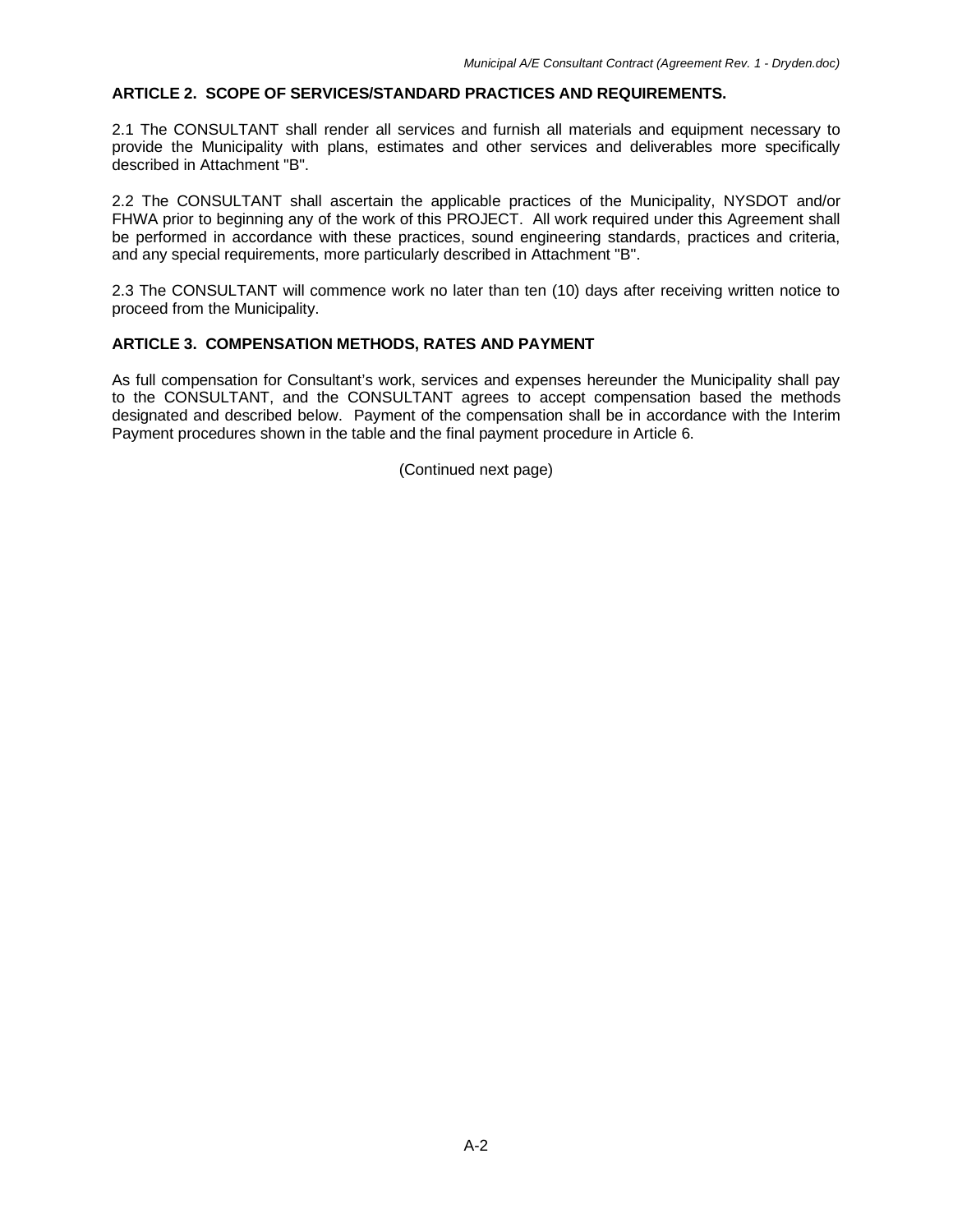|             |                                       | $\boxtimes$ 3.1 Cost Plus Fixed Fee Method                                                                                                                                                                                                                                                                                                                                                                                                                                                                                                                                                                                                                                                                                                                                                                                                                                                                                                                                                                                             |                                                                                                                                                                                                                                                                                                                                                                                                                                                                                                                                |                                                                                                                                                                                                                                                                                                                                |
|-------------|---------------------------------------|----------------------------------------------------------------------------------------------------------------------------------------------------------------------------------------------------------------------------------------------------------------------------------------------------------------------------------------------------------------------------------------------------------------------------------------------------------------------------------------------------------------------------------------------------------------------------------------------------------------------------------------------------------------------------------------------------------------------------------------------------------------------------------------------------------------------------------------------------------------------------------------------------------------------------------------------------------------------------------------------------------------------------------------|--------------------------------------------------------------------------------------------------------------------------------------------------------------------------------------------------------------------------------------------------------------------------------------------------------------------------------------------------------------------------------------------------------------------------------------------------------------------------------------------------------------------------------|--------------------------------------------------------------------------------------------------------------------------------------------------------------------------------------------------------------------------------------------------------------------------------------------------------------------------------|
| <b>ITEM</b> |                                       | <b>DESCRIPTION OF ITEMS WITHIN METHOD</b>                                                                                                                                                                                                                                                                                                                                                                                                                                                                                                                                                                                                                                                                                                                                                                                                                                                                                                                                                                                              | <b>APPLICABLE RATE/</b><br><b>AMOUNT OR</b><br><b>PERCENTAGE</b>                                                                                                                                                                                                                                                                                                                                                                                                                                                               | <b>INTERIM PAYMENTS:</b>                                                                                                                                                                                                                                                                                                       |
| Item I      | $\blacksquare$<br>$\blacksquare$<br>п | Actual Direct Technical Salaries, regular time plus straight time portion of overtime<br>compensation of all employees assigned to this PROJECT on a full-time basis for all or<br>part of the term of this Agreement, plus properly allocable partial salaries of all persons<br>working part-time on this PROJECT.<br>The cost of Principals', Officers' and Professional Staffs' salaries (productive time)<br>included in Direct Technical Salaries is eligible for reimbursement if their comparable<br>time is also charged directly to all other projects in the same manner. Otherwise,<br>Principals' salaries are only eligible as an overhead cost, subject to the current<br>limitations, generally established therefore by the Municipality.<br>If, within the term of this Agreement, any direct salary rates are paid in excess of the<br>maximums shown in Attachment A, the excess amount shall be borne by the<br>CONSULTANT WITHOUT REIMBURSEMENT either as a direct cost or as part of the<br>overhead allowance. | Actual costs incurred in<br>$\blacksquare$<br>the performance of this<br>agreement as identified<br>in Attachment C or<br>otherwise approved in<br>writing by the<br>Municipality or its<br>representative.<br>Not to exceed the<br>maximum allowable<br>hourly rates of pay<br>described in Attachment<br>C of this Agreement, all<br>subject to audit.<br>Actual overtime premium<br>$\blacksquare$<br>portion of Direct<br><b>Technical Salaries, all</b><br>subject to audit and prior<br>approval by the<br>Municipality. | The CONSULTANT<br>$\blacksquare$<br>shall be paid in<br>monthly progress<br>payments based on<br>the maximum<br>salary rates and<br>allowable costs<br>incurred during the<br>period as<br>established in<br>Attachment C.<br>Bills are subject to<br>approval of the<br>Municipality and<br>Municipality's<br>Representative. |
| Item II     | $\blacksquare$                        | Actual Direct Non-Salary Project-related Costs incurred in fulfilling the terms of this<br>Agreement; all subject to audit.                                                                                                                                                                                                                                                                                                                                                                                                                                                                                                                                                                                                                                                                                                                                                                                                                                                                                                            | All reimbursement for<br>$\blacksquare$<br>travel, meals and lodging<br>shall be made at actual<br>cost paid but such<br>reimbursement shall not<br>exceed the per diem<br>rates established by the<br>NY State Comptroller. All<br>reimbursement shall not<br>exceed the prevailing<br>wage rates established<br>by the NYS Department<br>of Labor.                                                                                                                                                                           |                                                                                                                                                                                                                                                                                                                                |
| Item III    | $\blacksquare$                        | Items required to be purchased for this Project not otherwise encompassed in Direct<br>Non-salary Project-related Costs, which become the property of the Municipality at the<br>completion of the work or at the option of the Municipality.                                                                                                                                                                                                                                                                                                                                                                                                                                                                                                                                                                                                                                                                                                                                                                                          | Salvage value                                                                                                                                                                                                                                                                                                                                                                                                                                                                                                                  |                                                                                                                                                                                                                                                                                                                                |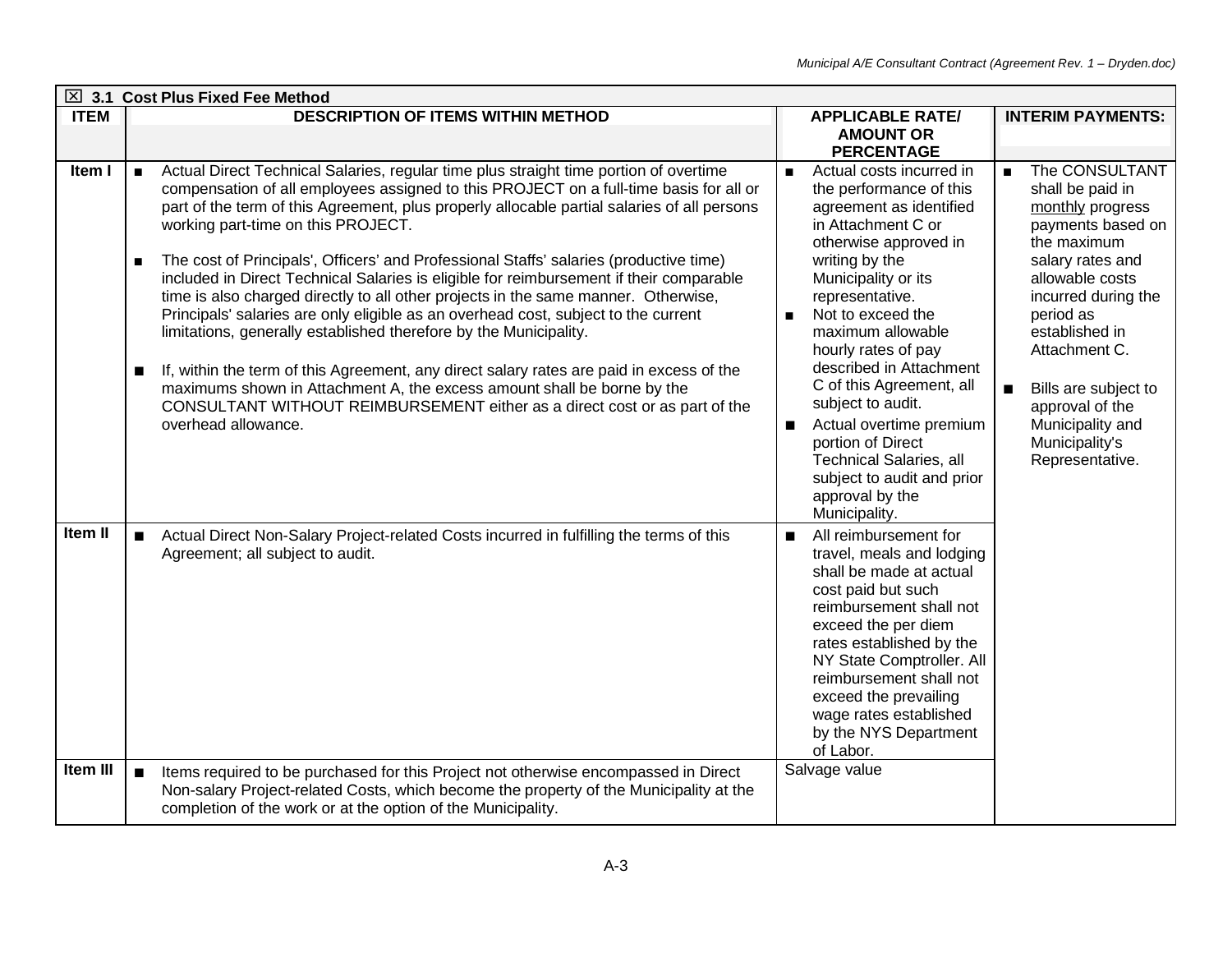| Item IV |                | Overhead Allowance based on actual allowable expenses incurred during the term of<br>this Agreement, subject to audit. Submitted overhead amounts will be audited based<br>upon the Federal Acquisition Regulations, sub-part 1-31.2 as modified by sub-part<br>1-31.105 ("FAR "), and applicable policies and guidelines of the Municipality, NYSDOT<br>and FHWA.<br>For the purpose of this Agreement, an accounting period shall be the CONSULTANT's<br>fiscal year. An audit of the accounting records of the CONSULTANT shall be made by<br>the Municipality for each accounting period. For monthly billing purposes, the latest<br>available overhead percentage established by such audit shall be applied to the charges<br>made, under Item IA of this subdivision to determine the charge to be made under this<br>Item. | The overhead allowance<br>shall be established as a<br>percentage of Item IA only<br>(Actual Direct Technical<br>Salaries) of this ARTICLE,<br>and shall be a FAR<br>compliant rate initially<br>established as:<br>160% for Erdman<br>Anthony (Prime), in all<br>events not to exceed<br>165% office for Erdman<br>Anthony, subject to audit. |
|---------|----------------|-------------------------------------------------------------------------------------------------------------------------------------------------------------------------------------------------------------------------------------------------------------------------------------------------------------------------------------------------------------------------------------------------------------------------------------------------------------------------------------------------------------------------------------------------------------------------------------------------------------------------------------------------------------------------------------------------------------------------------------------------------------------------------------------------------------------------------------|------------------------------------------------------------------------------------------------------------------------------------------------------------------------------------------------------------------------------------------------------------------------------------------------------------------------------------------------|
| Item V  | $\blacksquare$ | Negotiated Lump Sum Fixed Fee.<br>Payment of the Fixed Fee for the described scope of services is not subject to pre-audit<br>and is not subject to review or modification based on cost information or unless this<br>Agreement is formally amended or supplemented by reason of a substantial change in<br>the scope, complexity or character of the work to be performed.                                                                                                                                                                                                                                                                                                                                                                                                                                                        | A negotiated Lump Sum Fee<br>which in this AGREEMENT<br>shall equal \$718.00 for<br>Erdman Anthony (Prime).                                                                                                                                                                                                                                    |
| Item VI |                | The Maximum Amount Payable under this Agreement including Fixed Fees unless this<br>agreement is formally amended or supplemented by reason of a substantial change in<br>the scope, complexity or character of the work to be performed.                                                                                                                                                                                                                                                                                                                                                                                                                                                                                                                                                                                           | Maximum Amount<br>Payable under this<br>Method shall be<br>\$7,300.00                                                                                                                                                                                                                                                                          |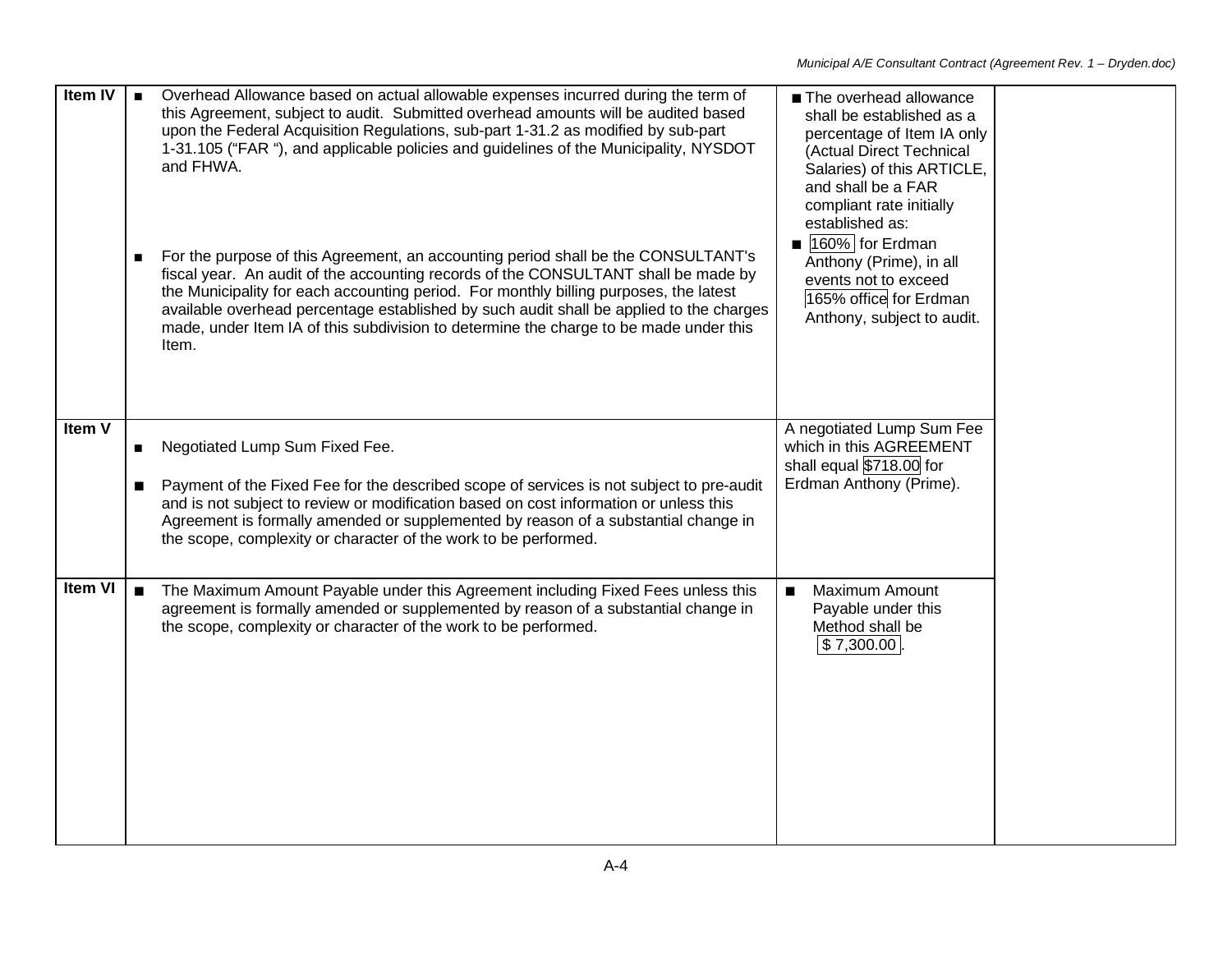| <b>ITEM</b>     | <b>DESCRIPTION OF ITEMS WITHIN METHOD</b>                                                                                                                                                                                                        | <b>APPLICABLE RATE/ AMOUNT OR</b><br><b>PERCENTAGE</b>                                                                                                                                                                                                                                                                                                                                                                                                                                                                                                                                                                                                                                                       | <b>INTERIM PAYMENTS</b>                                                                                                                                                                                                 |
|-----------------|--------------------------------------------------------------------------------------------------------------------------------------------------------------------------------------------------------------------------------------------------|--------------------------------------------------------------------------------------------------------------------------------------------------------------------------------------------------------------------------------------------------------------------------------------------------------------------------------------------------------------------------------------------------------------------------------------------------------------------------------------------------------------------------------------------------------------------------------------------------------------------------------------------------------------------------------------------------------------|-------------------------------------------------------------------------------------------------------------------------------------------------------------------------------------------------------------------------|
| Item I          | Specific Hourly rates of pay shown in Attachment C for<br>п<br>employees assigned to this PROJECT. The Specific Hourly<br>rates and all components of those rates are not subject to audit.<br>The number of hours charged are subject to audit. | Rates in Attachment C.                                                                                                                                                                                                                                                                                                                                                                                                                                                                                                                                                                                                                                                                                       | The CONSULTANT<br>$\blacksquare$<br>shall be paid in<br>(fill in<br>period) progress<br>payments based                                                                                                                  |
| Item II         | Actual Direct Non-Salary Costs incurred in fulfilling the terms of<br>$\blacksquare$<br>this Agreement; all subject to audit.                                                                                                                    | Actual costs incurred in the performance of<br>this agreement as identified in Attachment C<br>or otherwise approved in writing by the<br>Municipality or its representative.<br>All reimbursement for travel, meals and<br>lodging shall be made at actual cost paid but<br>such reimbursement shall not exceed the per<br>diem rates established by NY State<br>Comptroller. All reimbursement shall not<br>exceed the prevailing wage rates established<br>by the NYS Dept. of Labor.<br>For Reimbursable Direct Non-Salary Costs a<br>п<br>multiple of One times shall be applied to the<br>expenses incurred by the Consultant, the<br>consultant's employees, or the subconsultant<br>not to exceed \$ | upon the rate<br>schedule in<br>Attachment C and<br>actual allowable<br><b>Direct Non-Salary</b><br>costs incurred.<br>Bills are subject to<br>approval of the<br>Municipality and<br>Municipality's<br>Representative. |
| <b>ITEM III</b> | Items required to be purchased for this Project not otherwise<br>encompassed in Direct Non-salary Project-related Costs, which<br>become the property of the Municipality at the completion of the<br>work or at the option of the Municipality. | Salvage value                                                                                                                                                                                                                                                                                                                                                                                                                                                                                                                                                                                                                                                                                                |                                                                                                                                                                                                                         |
| <b>ITEM IV</b>  | Maximum Amount Payable under this Method unless this<br>Agreement is formally amended or supplemented by reason of<br>a substantial change in the scope, complexity or character of<br>the work to be performed.                                 | The Maximum Amount Payable under this<br>Method shall be \$                                                                                                                                                                                                                                                                                                                                                                                                                                                                                                                                                                                                                                                  |                                                                                                                                                                                                                         |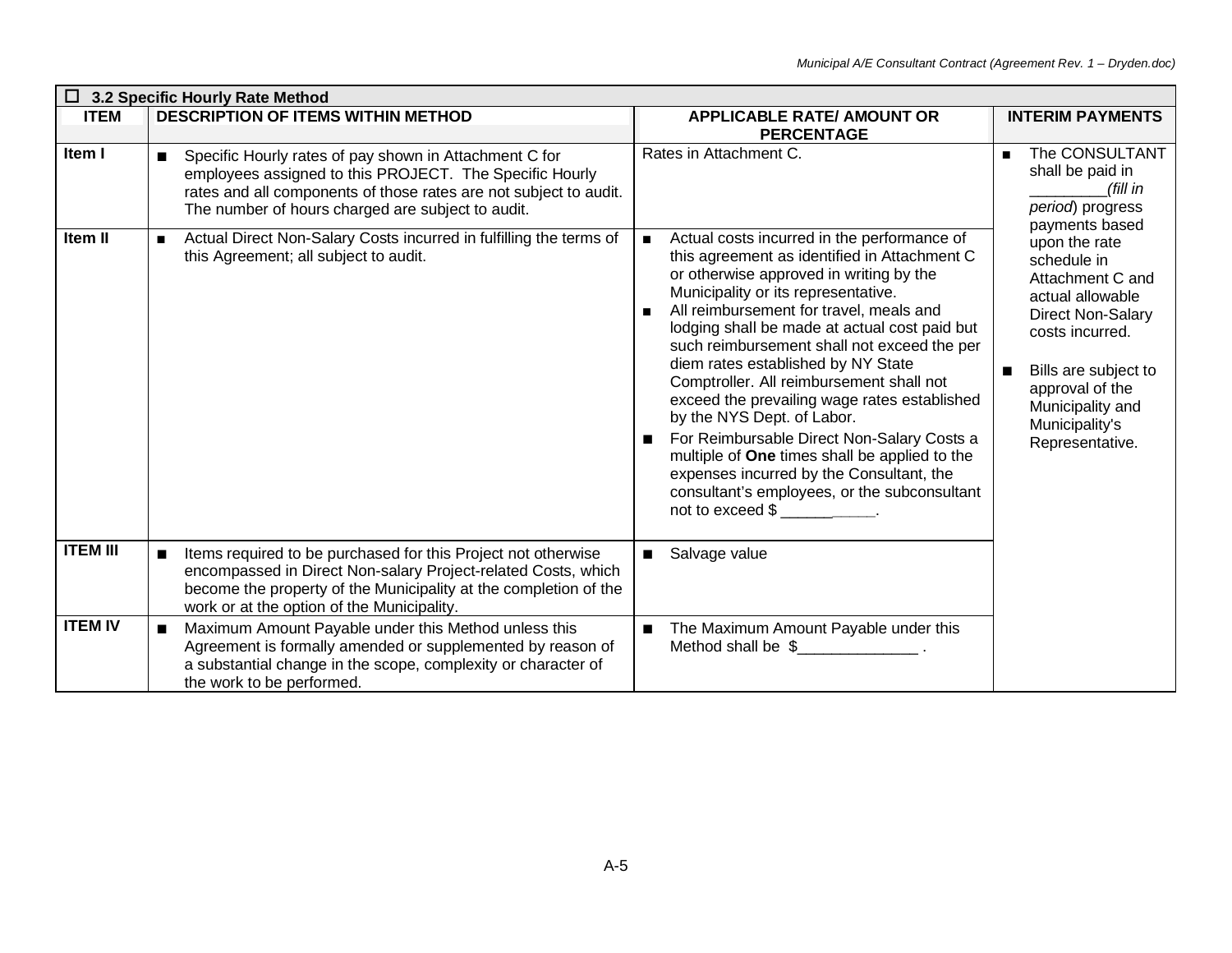|                 | $\Box$ 3.3 Lump Sum Cost Plus Reimbursables Method                                                                                                                                                                                                           |                                                                                                                                                                                                                                                                                                                                                                                                                                                                                                                                                                                                                                                                                                                                                            |                                                                                                                                                                                                                                         |
|-----------------|--------------------------------------------------------------------------------------------------------------------------------------------------------------------------------------------------------------------------------------------------------------|------------------------------------------------------------------------------------------------------------------------------------------------------------------------------------------------------------------------------------------------------------------------------------------------------------------------------------------------------------------------------------------------------------------------------------------------------------------------------------------------------------------------------------------------------------------------------------------------------------------------------------------------------------------------------------------------------------------------------------------------------------|-----------------------------------------------------------------------------------------------------------------------------------------------------------------------------------------------------------------------------------------|
| <b>ITEM</b>     | <b>DESCRIPTION OF ITEMS WITHIN METHOD</b>                                                                                                                                                                                                                    | <b>APPLICABLE RATE/ AMOUNT OR</b><br><b>PERCENTAGE</b>                                                                                                                                                                                                                                                                                                                                                                                                                                                                                                                                                                                                                                                                                                     | <b>INTERIM PAYMENTS</b>                                                                                                                                                                                                                 |
| <b>ITEM I</b>   | A Lump Sum paid to Consultant for the scope of services<br>$\blacksquare$<br>hereunder, unless this Agreement is formally amended or<br>supplemented by reason of a substantial change in the scope,<br>complexity or character of the work to be performed. | A Lump Sum of<br>п                                                                                                                                                                                                                                                                                                                                                                                                                                                                                                                                                                                                                                                                                                                                         | The CONSULTANT<br>■<br>shall be paid in<br>(fill in<br>period) progress                                                                                                                                                                 |
| <b>ITEM II</b>  | Actual Direct Non-Salary Costs incurred in fulfilling the terms of<br>$\blacksquare$<br>this Agreement; all subject to audit.                                                                                                                                | Actual costs incurred in the<br>$\blacksquare$<br>performance of this agreement as<br>identified in Attachment C or<br>otherwise approved in writing by the<br>Municipality or its representative.<br>All reimbursement for travel, meals<br>$\blacksquare$<br>and lodging shall be made at actual<br>cost paid, but such reimbursement<br>shall not exceed the per diem rates<br>established by NY State Comptroller.<br>All reimbursement shall not exceed<br>the prevailing wage rates established<br>by the NYS Dept. of Labor.<br>For Reimbursable Direct Non-Salary<br>■<br>Costs a multiple of One times shall<br>be applied to the expenses incurred<br>by the Consultant, the consultant's<br>employees, or the subconsultant not<br>to exceed \$ | payments based<br>upon the<br>percentage of work<br>accomplished and<br><b>Direct Non-Salary</b><br>Costs incurred<br>during the period.<br>Progress payments<br>are subject to<br>approval by the<br>municipality's<br>representative. |
| <b>ITEM III</b> | Items required to be purchased for this Project not otherwise<br>■<br>encompassed in Direct Non-salary Project-related Costs, which<br>become the property of the Municipality at the completion of the<br>work or at the option of the Municipality.        | Salvage value<br>п                                                                                                                                                                                                                                                                                                                                                                                                                                                                                                                                                                                                                                                                                                                                         |                                                                                                                                                                                                                                         |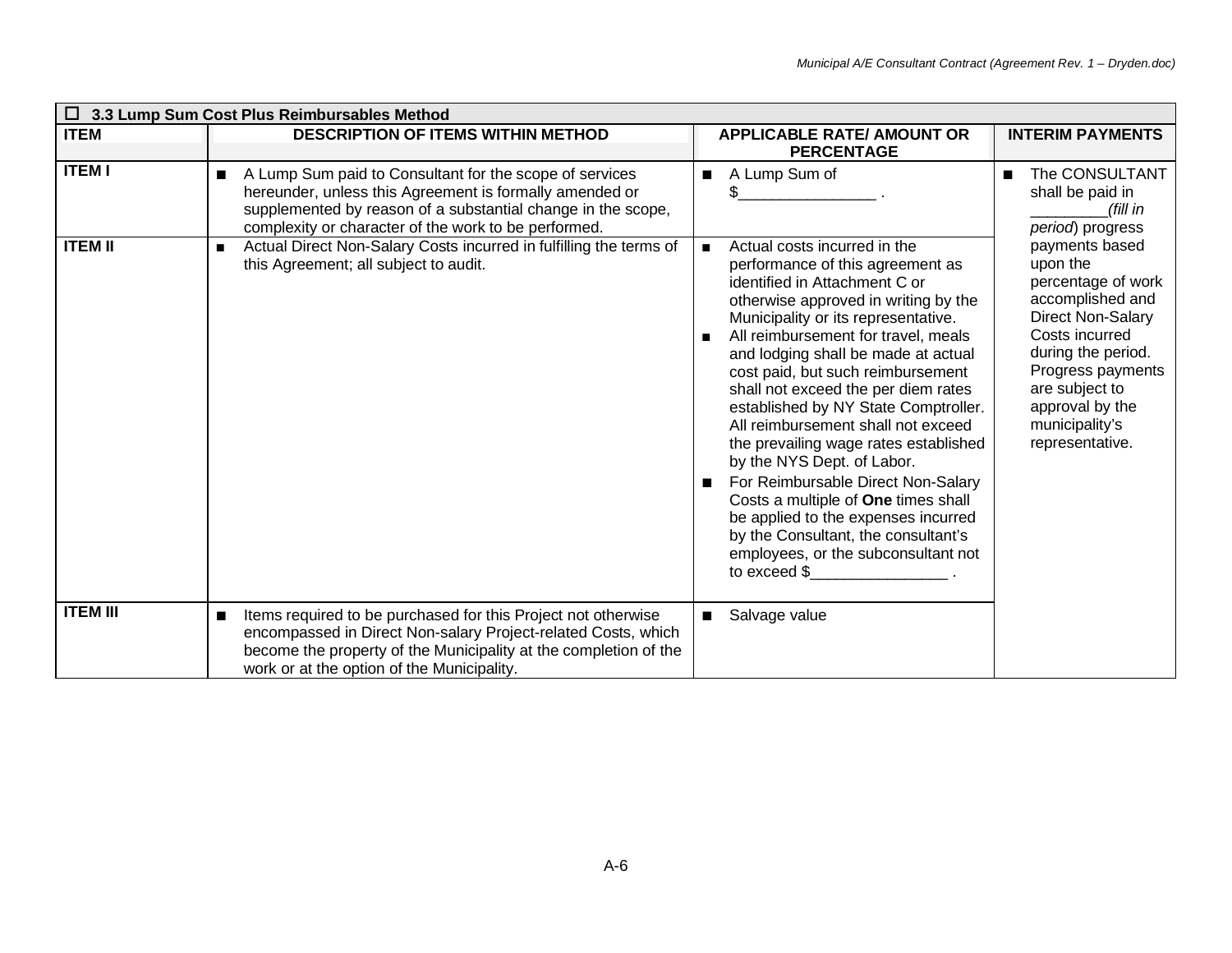#### **ARTICLE 4. INSPECTION**

The duly authorized representatives of the Municipality, and on Federally aided projects, representatives of the NEW YORK STATE DEPARTMENT OF TRANSPORTATION and the FEDERAL HIGHWAY ADMINISTRATION, shall have the right at all times to inspect the work of the CONSULTANT.

#### **ARTICLE 5. AUDITS**

5.1 Payment to the Consultant is subject to the following audit rights of the Municipality:

- A. For Cost Plus Fixed Fee Method All costs are subject to audit, i.e. labor, direct non-salary, overhead, and fee.
- B. For Specific Hourly Rate Method Labor hours and direct non-salary costs are subject to audit. If elements subject to audit are less than \$250,000, an audit may be waived by the Municipality.
- C. For Lump Sum Cost Plus Reimbursables Method Only direct non-salary costs are subject to audit. If elements subject to audit are less than \$250,000, an audit may be waived by the Municipality.
- D. For Cost with Multiplier Method Labor hours and direct non-salary costs are subject to audit.

5.2 In order to enable the Municipality to process the final payment properly and expeditiously, the CONSULTANT is advised that all of the following documents and submissions, as the same may be appropriate to this contract, are considered to be necessary to enable the commencement of the audit.

- A. Records of Direct Non-Salary Costs;
- B. Copies of any subcontracts relating to said contract;
- C. Location where records may be examined; and
- D. Name, address, telephone number of person to contact for production.

The application for final payment is not considered complete until receipt of these documents and information.

#### **ARTICLE 6. FINAL PAYMENT**

6.1 The Municipality will make final payment within sixty (60) calendar days after receipt of an invoice which is properly prepared and submitted, and all appropriate documents and records are received.

6.2 The acceptance by the CONSULTANT of the final payment shall operate as and shall be a release to the Municipality from all claims and liability to the CONSULTANT, its representatives and assigns for any and all things done, furnished for or relating to the services rendered by the CONSULTANT under or in connection with this Agreement or for any part thereof except as otherwise provided herein.

#### **ARTICLE 7. EXTRA WORK**

7.1 Consultant's performance of this Agreement within the compensation provided shall be continuously reviewed by the CONSULTANT. The CONSULTANT shall notify the Municipality of the results of those reviews in writing by submittal of a Cost Control Report. Such Cost Control Report shall be submitted to the Municipality on a monthly basis or such alternative interval as the Municipality directs in writing.

7.2 If the CONSULTANT is of the opinion that any work the CONSULTANT has been directed to perform is beyond the scope of the PROJECT Agreement and constitutes extra work, the CONSULTANT shall promptly notify the Municipality, in writing, of this fact prior to beginning any of the work. The Municipality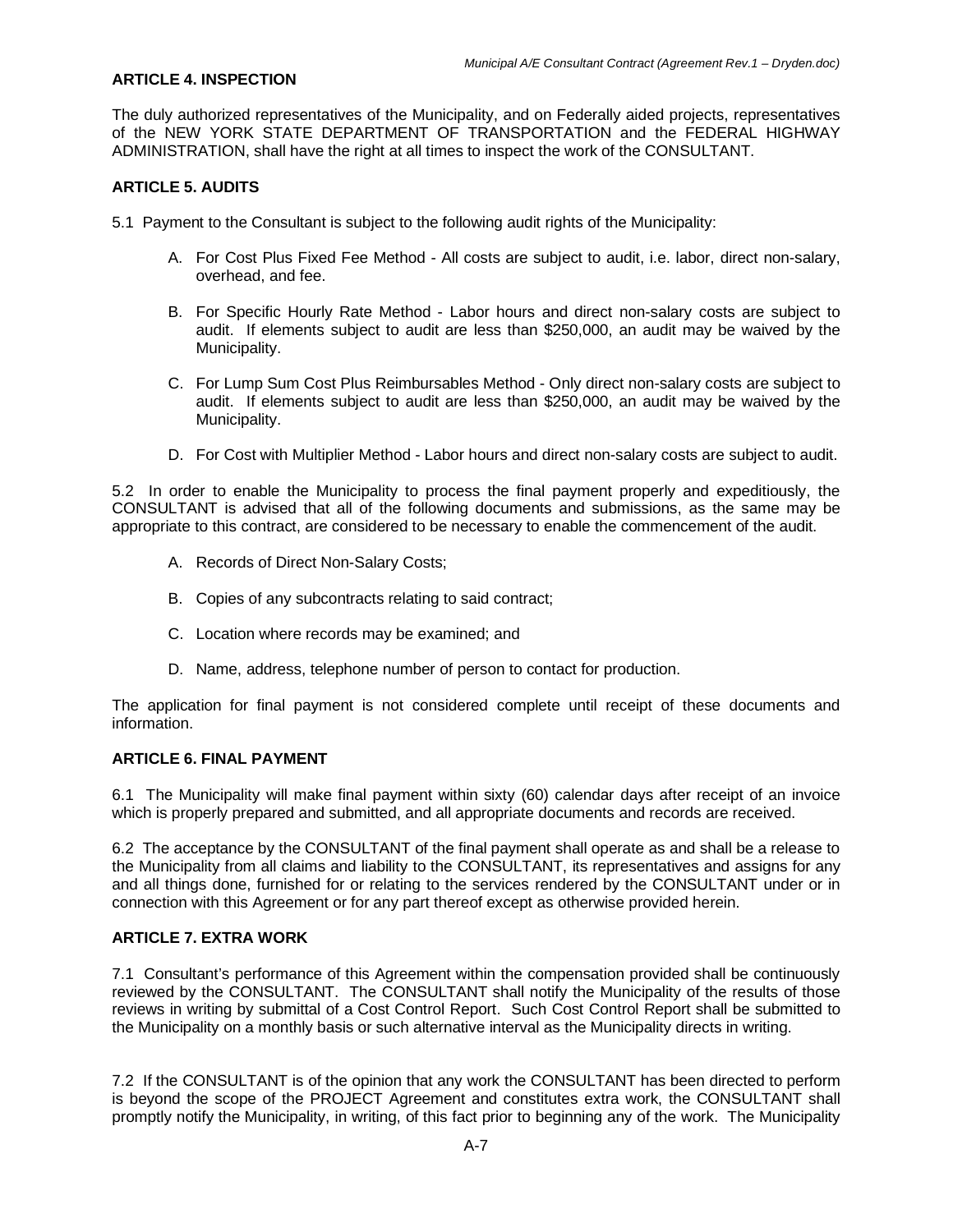shall be the sole judge as to whether or not such work is in fact beyond the scope of this Agreement and constitutes extra work. In the event that the Municipality determines that such work does constitute extra work, the Municipality shall provide extra compensation to the CONSULTANT in a fair and equitable manner. If necessary, an amendment to the PROJECT Agreement, providing the compensation and describing the work authorized, shall be prepared and issued by the Municipality. In this event, a Supplemental Agreement providing the compensation and describing the work authorized shall be issued by the Municipality to the CONSULTANT for execution after approvals have been obtained from necessary Municipality officials, and, if required from the Federal Highway Administration.

7.3 In the event of any claims being made or any actions being brought in connection with the PROJECT, the CONSULTANT agrees to render to the Municipality all assistance required by the Municipality. Compensation for work performed and costs incurred in connection with this requirement shall be made in a fair and equitable manner. In all cases provided for in this Agreement for the additional services above described, the Municipality's directions shall be exercised by the issuance of a separate Agreement, if necessary.

#### **ARTICLE 8. CONSULTING LIABILITY**

The CONSULTANT shall be responsible for all damage to life and property due to negligent acts, errors or omissions of the CONSULTANT, its subcontractors, agents or employees in the performance of its service under this Agreement.

Further, it is expressly understood that the CONSULTANT shall indemnify and save harmless the Municipality from claims, suits, actions, damages and costs of every name and description resulting from the negligent performance of the services of the CONSULTANT under this Agreement, and such indemnity shall not be limited by reasons of enumeration of any insurance coverage herein provided. Negligent performance of service, within the meaning of this Article, shall include, in addition to negligence founded upon tort, negligence based upon the CONSULTANT's failure to meet professional standards and resulting in obvious or patent errors in the progression of its work. Nothing in this Article or in this Agreement shall create or give to third parties any claim or right of action against the Municipality beyond such as may legally exist irrespective of this Article or this Agreement.

The CONSULTANT shall procure and maintain for the duration of the work for such project(s), Professional Liability Insurance in the amount of One Million Dollars (\$1,000,000) per project, issued to and covering damage for liability imposed on the CONSULTANT by this Agreement or law arising out of any negligent act, error, or omission in the rendering of or failure to render professional services required by the Agreement. The CONSULTANT shall supply any certificates of insurance required by the Municipality and adhere to any additional requirements concerning insurance. All insurance policies carried by the CONSULTANT for this work except worker's compensation and professional liability policies shall name the Town of Dryden, its employees, elected officials and representatives as additional insured.

#### **ARTICLE 9. WORKERS' COMPENSATION, DISABILITY AND LIABILITY INSURANCE**

This agreement shall be void and of no effect unless the CONSULTANT shall secure Workers' Compensation and Disability Insurance for the benefit of, and keep insured during the life of this agreement, such employees as are necessary to be insured in compliance with the provisions of the Workers' Compensation and Disability Benefits Law of the State of New York.

The CONSULTANT shall secure policies of general and automobile liability insurance, and maintain said policies in force during the life of this agreement. Said policies of insurance shall protect against liability arising from errors and omissions, general liability and automobile liability in the performance of this agreement in the sum of at least \$1,000,000.00 (One Million dollars) each.

The CONSULTANT shall furnish a certified copy of said policies to the Municipality at the time of execution of this agreement.

#### **ARTICLE 10. INTERCHANGE OF DATA**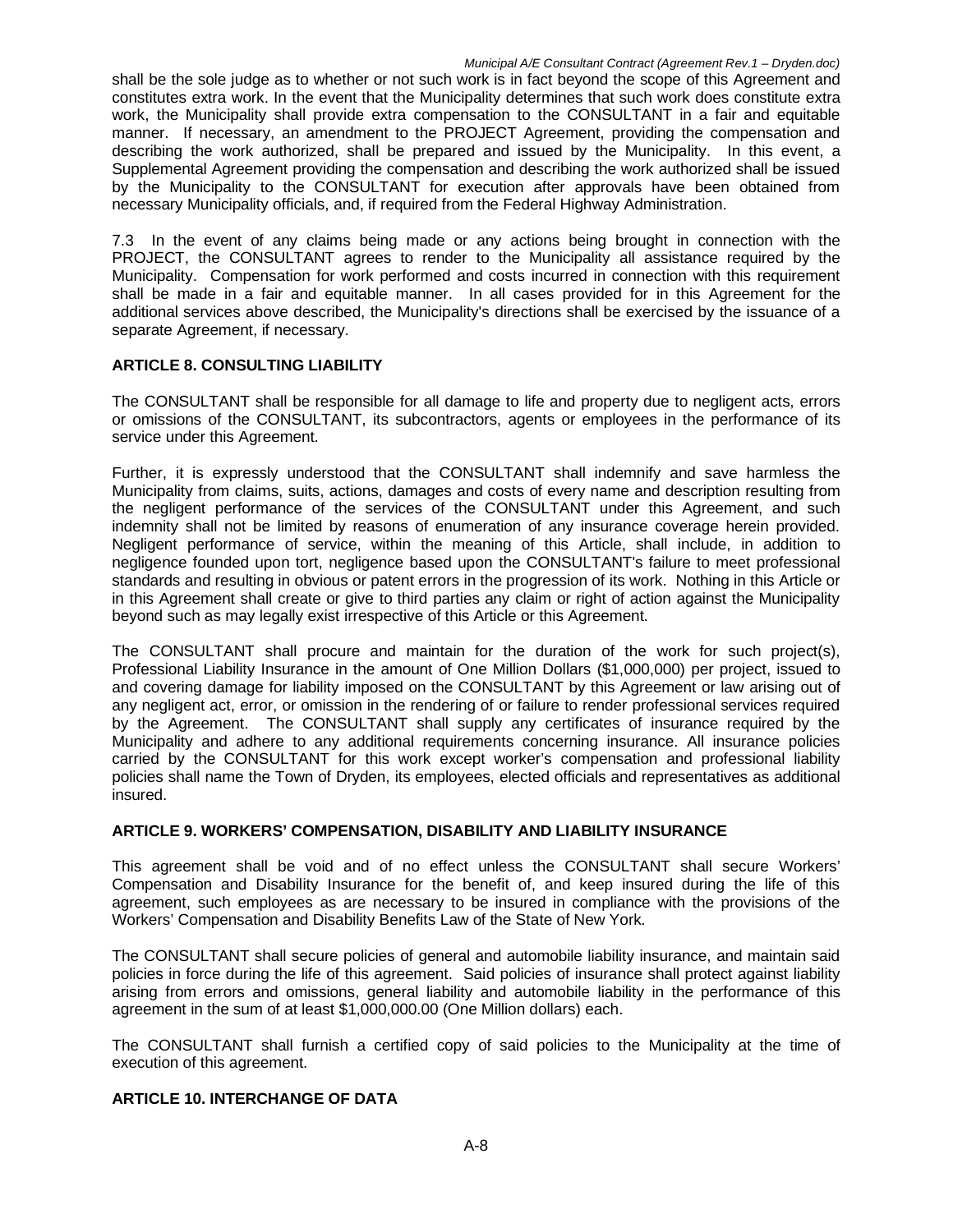All technical data in regard to the PROJECT existing in the office of the Municipality or existing in the offices of the CONSULTANT shall be made available to the other party to this Agreement without expense to such other party.

#### **ARTICLE 11. RECORDS RETENTION**

The CONSULTANT shall establish and maintain complete and accurate books, records, documents, accounts and other evidence directly pertinent to performance under this contract (collectively called the "Records"). The Records must be kept for a minimum of six (6) years or three (3) years after final payment is received, whichever is later. The Municipality, State, Federal Highway Administration, or any authorized representatives of the Federal Government, shall have access to the Records during normal business hours at an office of THE CONSULTANT within the State of New York or, a mutually agreeable reasonable venue within the State, for the term specified above for the purposes of inspection, auditing and copying.

#### **ARTICLE 12. DAMAGES AND DELAYS**

The CONSULTANT agrees that no charges or claim for damages shall be made by him for any delays or hindrances from any cause whatsoever during the progress of any portion of the services specified in this Agreement. Such delays or hindrances, if any, shall be compensated for by an extension of time for such reasonable period as the Municipality may decide, it being understood however, that the permitting of the CONSULTANT to proceed to complete any services or any part of them after the date of completion or after the date to which the time of completion may have been extended, shall in no way operate as a waiver on the part of the Municipality of any of its rights herein. Nothing in this ARTICLE will prevent the CONSULTANT from exercising its rights under ARTICLE 7 of this agreement.

#### **ARTICLE 13. TERMINATION**

The Municipality shall have the absolute right to terminate this Agreement, and such action shall in no event be deemed a breach of contract:

- A. for convenience of the Municipality if a termination is brought about for the convenience of the Municipality and not as a result of unsatisfactory performance on the part of the CONSULTANT, final payment shall be made based on the basis of the CONSULTANT'S compensable work delivered or completed prior to and under any continuing directions of such termination.
- B. for cause if the termination is brought about as a result of the Municipality's determination of unsatisfactory performance or breach of contract on the part of the CONSULTANT, the value of the work performed by the CONSULTANT prior to termination shall be established by the percent of the amount of such work satisfactorily delivered or completed by the CONSULTANT to the point of termination and acceptable to the Municipality, of the total amount of work contemplated by the PROJECT Agreement.

#### **ARTICLE 14. DEATH OR DISABILITY OF THE CONSULTANT**

In case of the death or disability of one or more but not all the principals of the CONSULTANT herein referred to as CONSULTANT, the rights and duties of the CONSULTANT shall descend upon the survivor or survivors of them, who shall be obligated to perform the services required under this Agreement, and the Municipality shall make all payments due to him, her or them.

In case of the death or disability of all the principals of the CONSULTANT herein referred to as CONSULTANT, all data and records pertaining to the PROJECT shall be delivered within sixty (60) days to the Municipality or his duly authorized representative. In case of the failure of the CONSULTANT's successors or personal representatives to make such delivery on demand, then in that event the representatives of the CONSULTANT shall be liable to the Municipality for any damages it may sustain by reason thereof. Upon the delivery of all such data to the Municipality, the Municipality will pay to the representatives of the CONSULTANT all amounts due the CONSULTANT, including retained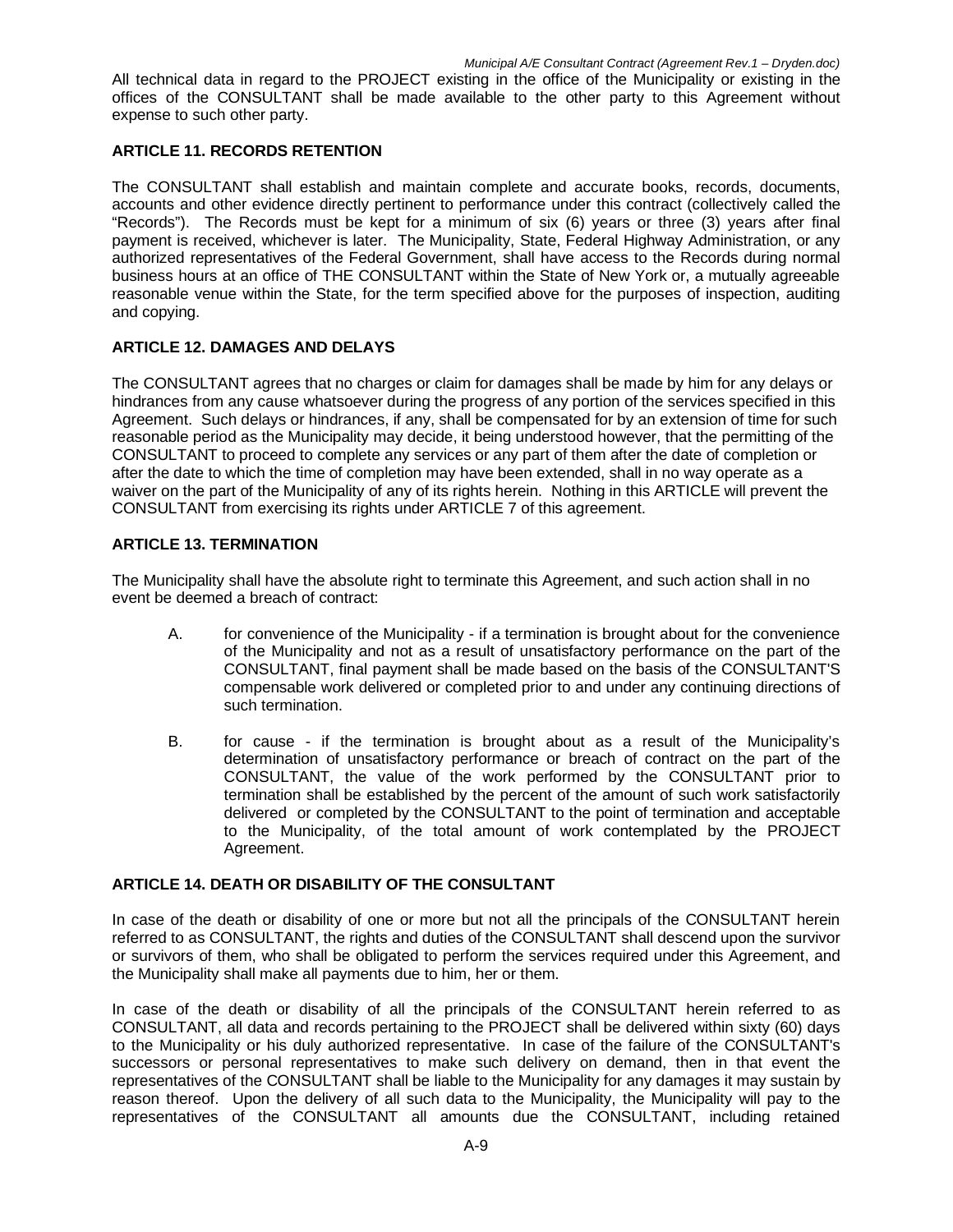percentages to the date of the death of the last survivor.

#### **ARTICLE 15. CODE OF ETHICS**

The CONSULTANT specifically agrees that this Agreement may be canceled or terminated if any work under this Agreement is in conflict with the provisions of any applicable law establishing a Code of Ethics for Federal, State or Municipal officers and employees.

#### **ARTICLE 16. INDEPENDENT CONTRACTOR**

The CONSULTANT, in accordance with its status as an independent contractor, covenants and agrees that it will conduct itself consistent with such status, that it will neither hold itself out as, nor claim to be, an officer or employee of the Municipality by reason hereof, and that it will not, by reason hereof, make any claim, demand or application to or for any right or privilege applicable to an officer or employee of the Municipality, including but not limited to Worker's Compensation coverage, Unemployment Insurance benefits, Social Security coverage or Retirement membership or credit.

#### **ARTICLE 17. COVENANT AGAINST CONTINGENT FEES**

The CONSULTANT warrants that it has not employed or retained any company or person, other than a bona fide employee working for the CONSULTANT, to solicit or secure this Agreement, and that it has not paid or agreed to pay any company or person, other than a bona fide employee, any fee, commission, percentage, brokerage fee, gift, or any other consideration, contingent upon or resulting from the award or making of this Agreement. For breach or violation of this warranty, the Municipality shall have the right to annul this Agreement without liability, or, in its discretion, to deduct from the Agreement price or consideration, or otherwise recover, the full amount of such fee, commission, percentage, brokerage fee, gift, or contingent fee.

#### **ARTICLE 18. TRANSFER OF AGREEMENT**

The CONSULTANT specifically agrees, that it is prohibited from assigning, transferring, conveying, subletting or otherwise disposing of the Agreement or of its right, title or interest therein, or its power to execute such Agreement, to any other person, company or corporation, without the previous consent in writing of the Municipality.

If this provision is violated, the Municipality may revoke and annul the Agreement and the Municipality shall be relieved from any and all liability and obligations there under to the person, company or corporation to whom the CONSULTANT shall purport to assign, transfer, convey, sublet or otherwise dispose of the Agreement without such consent in writing of the Municipality.

#### **ARTICLE 19. PROPRIETARY RIGHTS**

The CONSULTANT agrees that if patentable discoveries or inventions should result from work described herein, all rights accruing from such discoveries or inventions shall be the sole property of the CONSULTANT. However, the CONSULTANT agrees to and does hereby grant to the United States Government and the State of New York and the Municipality a nonexclusive, nontransferable, paid-up license to make, use, and sell each subject invention throughout the world by and on behalf of the Government of the United States and states and domestic municipal governments, all in accordance with the provisions of 48 CFR 1-27. The Municipality has a royalty-free irrevocable license to use the workproduct of this contract for whatever purpose it deems fit including but not limited to making copies and derivative works, and providing copies to the New York State DOT, and federal agency if required, and to contractors hired by the Municipality to perform work on the pedestrian bridge. The Municipality acknowledges that the work-product of this contract are prepared by Consultant for use on this PROJECT and at the Site identified in the Proposal only and are not appropriate for use on any other project or at any other site, or for any purpose other than as defined by the Scope of Services. The Municipality shall indemnify and save harmless Consultant from and against any and all claims, damages, judgments, demands, liabilities, costs or expenses (including reasonable attorney's fees and other defense costs) arising from any modification made by the Municipality or from reuse of the work-product of this contract by the Municipality without prior written consent of Consultant. This indemnification provision shall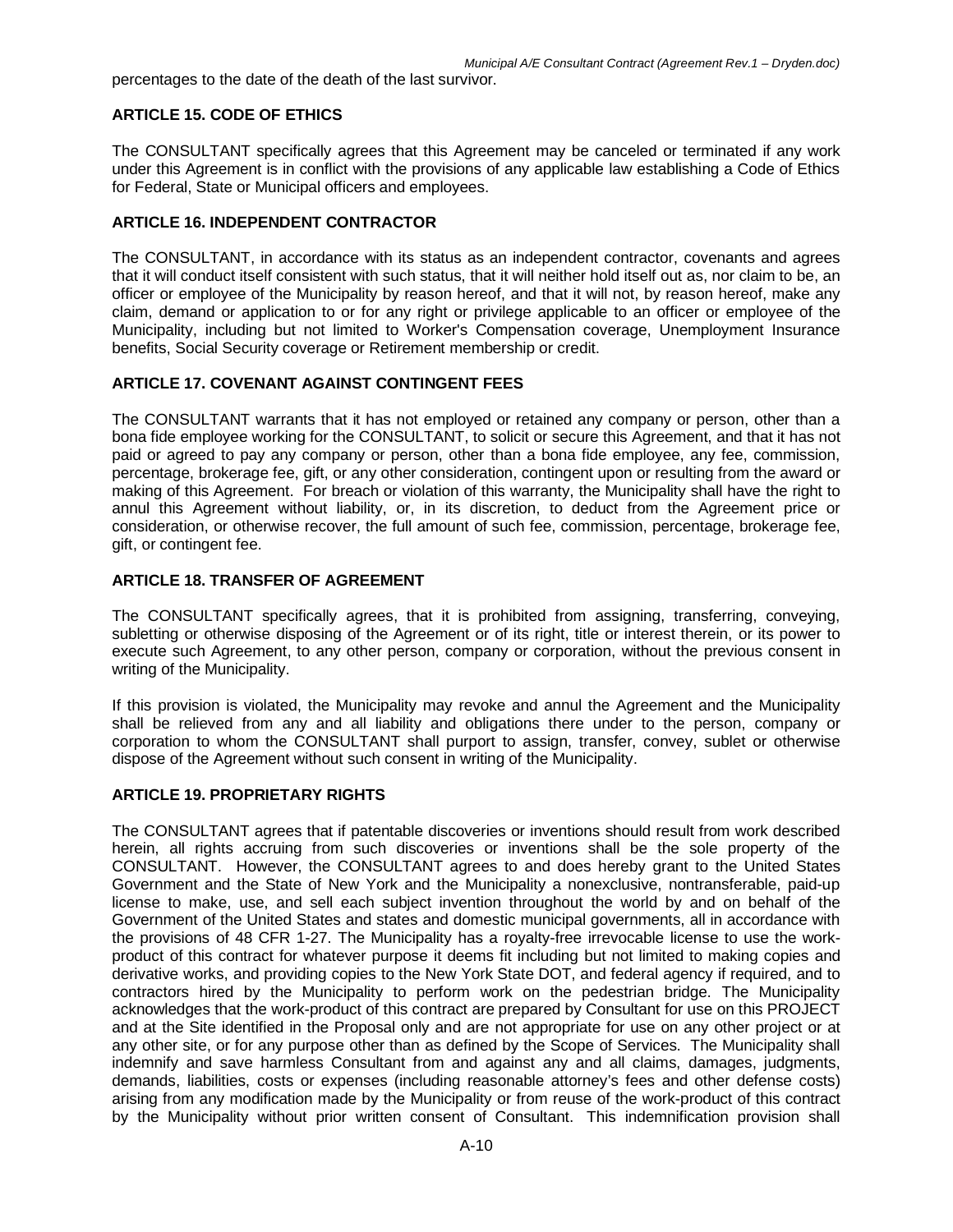survive the termination of this Agreement.

#### **ARTICLE 20. SUBCONTRACTORS/ SUBCONSULTANTS**

All SUBCONTRACTORS and SUBCONSULTANTS performing work on this project shall be bound by the same required contract provisions as the CONSULTANT. All agreements between the CONSULTANT and a subcontractor or other SUBCONSULTANT shall include all standard required contract provisions, and such agreements shall be subject to review by the Municipality.

#### **ARTICLE 21. CERTIFICATION REQUIRED BY 49 CFR, PART 29**

The signator to this Agreement, being duly sworn, certifies that, EXCEPT AS NOTED BELOW, its company and any person associated therewith in the capacity of owner, partner, director, officer, or major stockholder (five percent or more ownership)

- A. is not currently under suspension, debarment, voluntary exclusion, or determination of ineligibility by any federal agency;
- B. has not been suspended, debarred, voluntarily excluded or determined ineligible by any federal agency within the past three years;
- C. does not have a proposed debarment pending; and
- D. has not been indicted, convicted, or had a civil judgment rendered against it by a court of competent jurisdiction in any matter involving fraud or official misconduct within the past three years.

#### **ARTICLE 22. CERTIFICATION FOR FEDERAL-AID CONTRACTS**

The prospective participant certifies, by signing this Agreement to the best of his or her knowledge and belief, that:

- A. No federal appropriated funds have been paid or will be paid, by or on behalf of the undersigned, to any person for influencing or attempting to influence an officer or employee of any Federal agency, a Member of Congress, an officer or employee of Congress, or an employee of a Member of Congress in connection with the awarding of any Federal contract, the making of any Federal grant, the making of any Federal loan, the entering into of any cooperative agreement, and the extension, continuation, renewal, amendment, or modification of any Federal contract, grant, loan, or cooperative agreement.
- B. If any funds other than Federal appropriated funds have been paid or will be paid to any person for influencing or attempting to influence an officer or employee of any Federal agency, a Member of Congress, an officer or employee of Congress, or an employee of a Member of Congress in connection with this Federal contract, grant, loan, or cooperative agreement, the undersigned shall complete and submit the standard "Disclosure Form to Report Lobbying," in accordance with its instructions.

This certification is a material representation of fact upon which reliance was placed when this transaction was made or entered into. Submission of this certification is a prerequisite for making or entering into this transaction imposed by Section 1352, Title 31, U.S. Code. Any person who fails to file the required certification shall be subject to a civil penalty of not less than \$10,000 and not more than \$100,000 for each such failure.

The prospective participant also agrees by submitting his or her bid or proposal that he or she shall require that the language of this certification be, included in all lower tier subcontracts, which exceed \$100,000 and that all such subrecipients shall certify and disclose accordingly.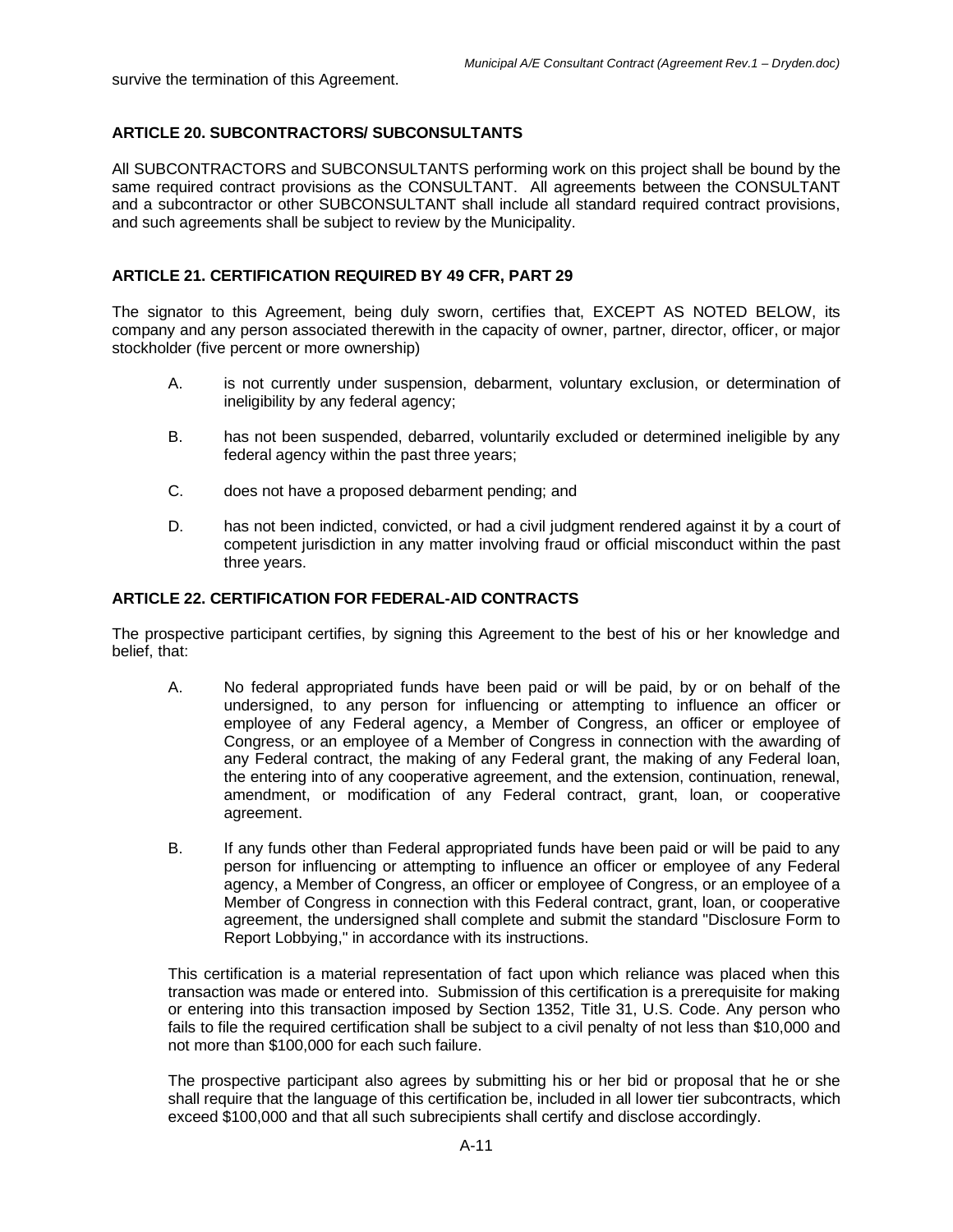#### **ARTICLE 23. RESPONSIBILITY OF THE CONSULTANT**

- A. The CONSULTANT shall be responsible for the professional quality, technical accuracy, and the coordination of all designs, drawings, specifications and other services furnished by the CONSULTANT under this contract. The CONSULTANT shall, without additional compensation, correct or revise any errors or deficiencies in its designs, drawings, specifications, and other services. However, the Municipality may in certain circumstances, provide compensation for such work.
- B. Neither the Municipality's review, approval or acceptance of, nor payment for, the services required under this contract shall be construed to operate as a waiver of any rights under this contract or of any cause of action arising out of the performance of this contract, and the CONSULTANT shall be and remain liable to the Municipality in accordance with applicable law for all damages to the Municipality caused by the CONSULTANT'S negligent performance or breach of contract of any of the services furnished under this contract.
- C. The rights and remedies of the Municipality provided for under this contract are in addition to any other rights and remedies provided by law.
- D. If the CONSULTANT is comprised of more than one legal entity, each such entity shall be jointly and severally liable hereunder.

#### **ARTICLE 24. NON-DISCRIMINATION REQUIREMENTS**

The CONSULTANT agrees to comply with all applicable Federal, State and Municipality Civil Rights and Human Rights laws with reference to equal employment opportunities and the provision of services. In accordance with Article 15 of the Executive Law (also known as the Human Rights Law) and all other State and Federal Statutory and constitutional non-discrimination provisions, the CONSULTANT will not discriminate against any employee or applicant for employment because of race, creed, color, sex, national origin, age, disability or marital status. Furthermore, in accordance with Section 220-e of the Labor Law, if this is a contract for the construction, alteration or repair of any public building or public work for the manufacture, sale or distribution of materials, equipment or supplies, and to the extent that this contract shall be performed within the State of New York, CONSULTANT agrees that neither it nor its SUBCONSULTANTS shall, by reason of race, creed, color, disability, sex or national origin; (a) discriminate in hiring against any New York State citizen who is qualified and available to perform the work; or (b) discriminate against or intimidate any employee hired for the performance of work under this Agreement. CONSULTANT is subject to fines of \$50.00 per person per day for any violation of Section 220-e or Section 239 as well as possible termination of this Agreement and forfeiture of all moneys due hereunder for a second or subsequent violation.

#### **ARTICLE 25. CERTIFICATION REQUIRED BY 40 CFR 111506.5©**

If the work of the PROJECT includes the preparation of an Environmental Impact Statement (EIS), the signator to this Agreement, being duly sworn, certifies that its company and any person associated therewith in the capacity of owner, partner, director, officer, or major stockholder (five percent or more ownership) does not have any financial or other interest in the outcome of the project including:

- a. an existing contract for the PROJECT's ROW incidental work or construction engineering; or
- b. ownership of land, options to buy land, or some business enterprise which would be financially enhanced or diminished by any of the PROJECT alternatives.

This does not preclude the CONSULTANT from being awarded a future contract covering the work describe in this Article or being awarded Phases V & VI Final Design after the EIS has been approved.

**ARTICLE 26. BIDDING OF DIRECT NON-SALARY ITEMS** *(unless more restrictive municipal laws apply*)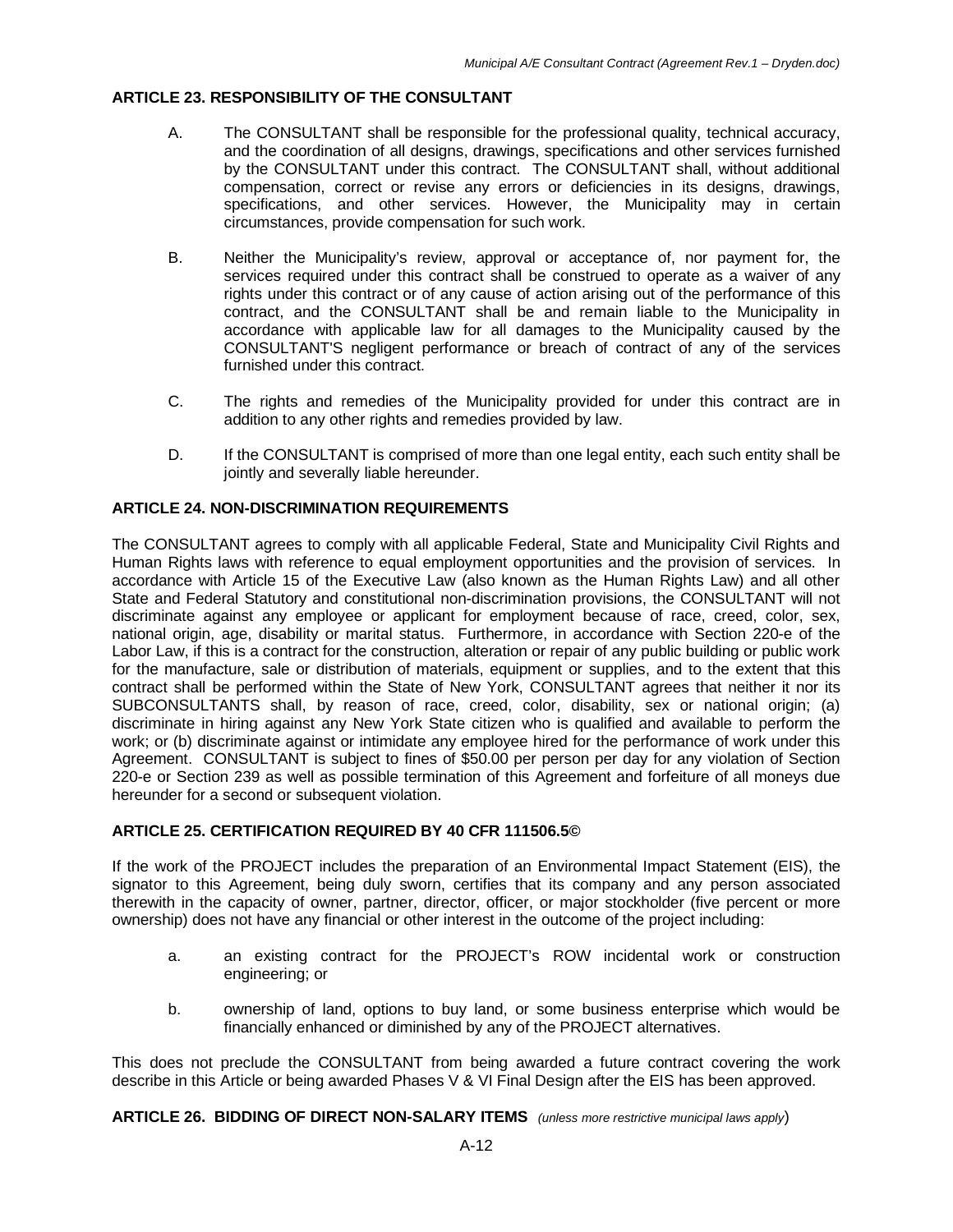For all contracts other than personal services in excess of \$5,000, the consultant shall solicit a number of quotes from qualified subcontractors so that at least three (3) quotes will be received. For all contracts other than personal services in excess of \$20,000 except printing contracts in excess of \$10,000, the consultant shall solicit a number of sealed bids from qualified subcontractors so that at least three (3) bids will be received. The consultant shall then enter into a subcontract with the lowest bidder or entity submitting the lowest quotation who is fully responsive to the invitation to submit a quote/bid.

#### **ARTICLE 27. WAGE AND HOURS PROVISIONS**

If this is a public work contract covered by Article 8 of the Labor Law or a building service contract covered by Article 9 thereof, neither Consultant's employees nor the employees of its subcontractors may be required or permitted to work more than the number of hours or days stated in said statutes, except as otherwise provided in the Labor Law and as set forth in prevailing wage and supplement schedules issued by the State Labor Department. Furthermore, Consultant and its subconsultants must pay at least the prevailing wage rate and pay or provide the prevailing supplements, including the premium rates for overtime pay, as determined by the State Labor Department in accordance with the Labor Law.

#### **ARTICLE 28. INTERNATIONAL BOYCOTT PROHIBITION**

In accordance with Section 220-f of the Labor Law and Section 139-h of the State Finance Law, if this contract exceeds \$5,000, the Consultant agrees, as a material condition of the contract, that neither the Consultant nor any substantially owned or affiliated person, firm, partnership or corporation has participated, is participating, or shall participate in an international boycott in violation of the federal Export Administration Act of 1979 (50 USC App. Sections 2401 et seq.) or regulations thereunder. If such Consultant, or any of the aforesaid affiliates of Consultant, is convicted or is otherwise found to have violated said laws or regulations upon the final determination of the United States Commerce Department or any other appropriate agency of the United States subsequent to the contract's execution, such contract, amendment or modification thereto shall be rendered forfeit and void. The Contractor shall so notify the Municipality and the State Comptroller within five (5) business days of such conviction, determination or disposition of appeal (See, 2 NYCRR 105.4).

#### **ARTICLE 29. SERVICE OF PROCESS**

In addition to the methods of service allowed by the State Civil Practice Law & Rules ("CPLR"), Consultant hereby consents to service of process upon it by registered or certified mail, return receipt requested. Service hereunder shall be complete upon Consultant's actual receipt of process or upon the Municipality's receipt of the return thereof by the United State Postal Service as refused or undeliverable. Consultant must promptly notify the Municipality, in writing, of each and every change of address to which service of process can be made. Service by the Municipality to the last known address shall be sufficient. Consultant will have thirty (30) calendar days after service hereunder is complete in which to respond.

#### **ARTICLE 30. MISCELLANEOUS**

30.1 *Executory Contract*. This Agreement shall be deemed only executory to the extent of the monies available, and no liability shall be incurred by the Municipality beyond the monies legally available for the purposes hereof.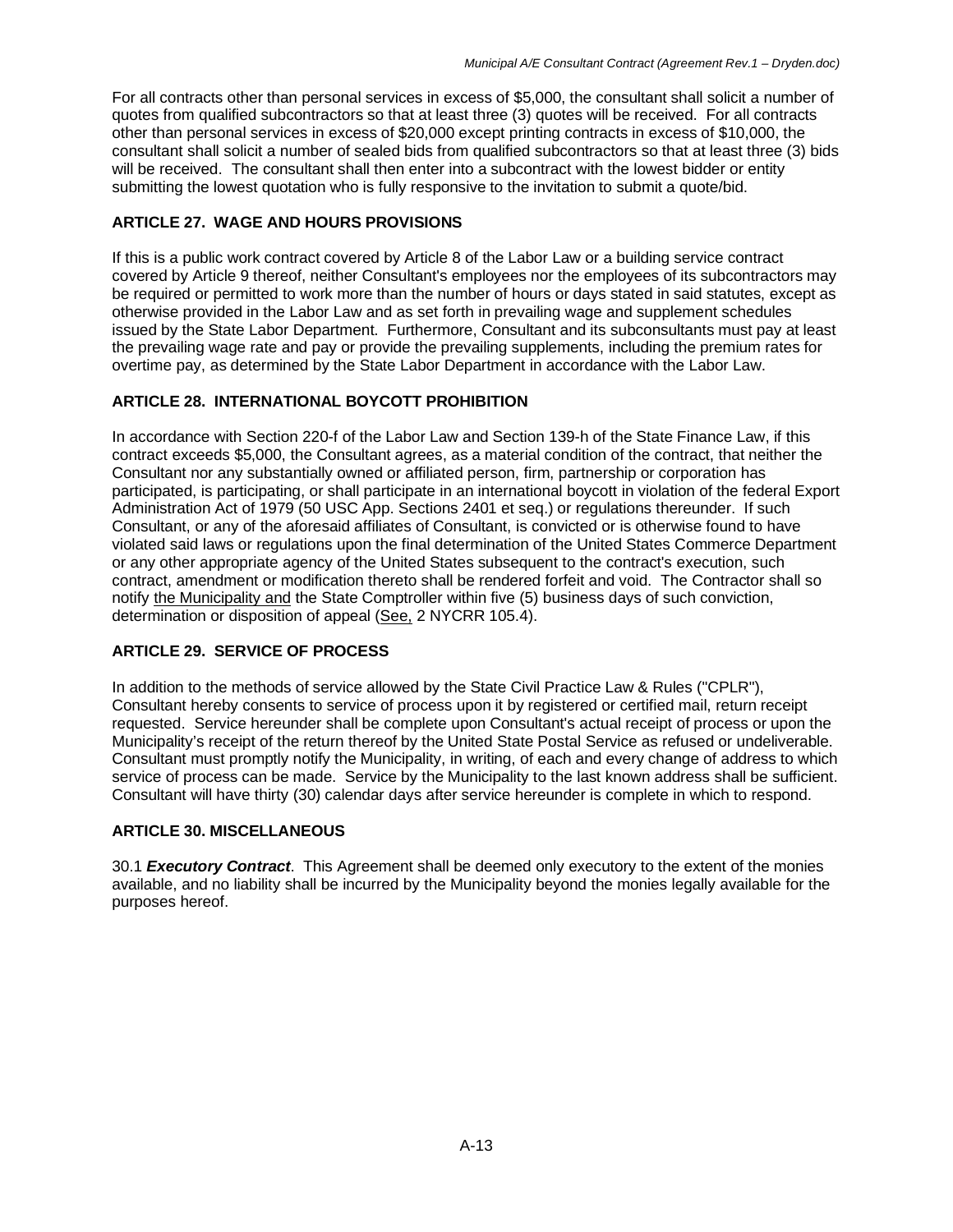**IN WITNESS WHEREOF**, the parties have duly executed this Agreement effective the day and year first above written.

Reference: Municipality Contract # \_\_\_\_\_\_\_\_\_\_\_\_\_\_\_\_

| Municipality: Town of Dryden                                                            | Consultant: Erdman Anthony                                                                                                                                                                                                                                                                                                                                                                                                      |
|-----------------------------------------------------------------------------------------|---------------------------------------------------------------------------------------------------------------------------------------------------------------------------------------------------------------------------------------------------------------------------------------------------------------------------------------------------------------------------------------------------------------------------------|
| by:                                                                                     | by:                                                                                                                                                                                                                                                                                                                                                                                                                             |
| Date:                                                                                   | Date:                                                                                                                                                                                                                                                                                                                                                                                                                           |
| Municipality:<br><b>STATE OF NEW YORK</b>                                               |                                                                                                                                                                                                                                                                                                                                                                                                                                 |
| SS:<br>COUNTY OF ___________                                                            |                                                                                                                                                                                                                                                                                                                                                                                                                                 |
| instrument in his/her position as a duly authorized representative of the Municipality. | personally appeared to me known, who, being by me duly sworn, did depose and say; that he/she resides<br>in the ________________, New York; that he/she is the _________________________ of the Municipal<br>corporation described in and which executed the foregoing instrument; that he/she is the authorized with<br>the execution of the matter herein provided for, and that he/she signed and acknowledged the said      |
|                                                                                         | Notary Public, _________________________ County, N.Y.                                                                                                                                                                                                                                                                                                                                                                           |
| Consultant:<br><b>STATE OF NEW YORK</b><br>SS.<br>COUNTY OF ___________                 |                                                                                                                                                                                                                                                                                                                                                                                                                                 |
| instrument in his/her position as a duly authorized representative of the Consultant.   | personally appeared to me known, who, being by me duly sworn, did depose and say; that he/she resides<br>in the _________________, New York; that he/she is the _______________________ of Erdman Anthony,<br>the corporation described in and which executed the foregoing instrument; that he/she is the authorized<br>with the execution of the matter herein provided for, and that he/she signed and acknowledged the said |

Notary Public, \_\_\_\_\_\_\_\_\_\_\_\_\_\_\_\_ County, N.Y.

 $\overline{\phantom{a}}$  , where  $\overline{\phantom{a}}$  , where  $\overline{\phantom{a}}$  ,  $\overline{\phantom{a}}$  ,  $\overline{\phantom{a}}$  ,  $\overline{\phantom{a}}$  ,  $\overline{\phantom{a}}$  ,  $\overline{\phantom{a}}$  ,  $\overline{\phantom{a}}$  ,  $\overline{\phantom{a}}$  ,  $\overline{\phantom{a}}$  ,  $\overline{\phantom{a}}$  ,  $\overline{\phantom{a}}$  ,  $\overline{\phantom{a}}$  ,  $\overline{\phantom{a}}$  ,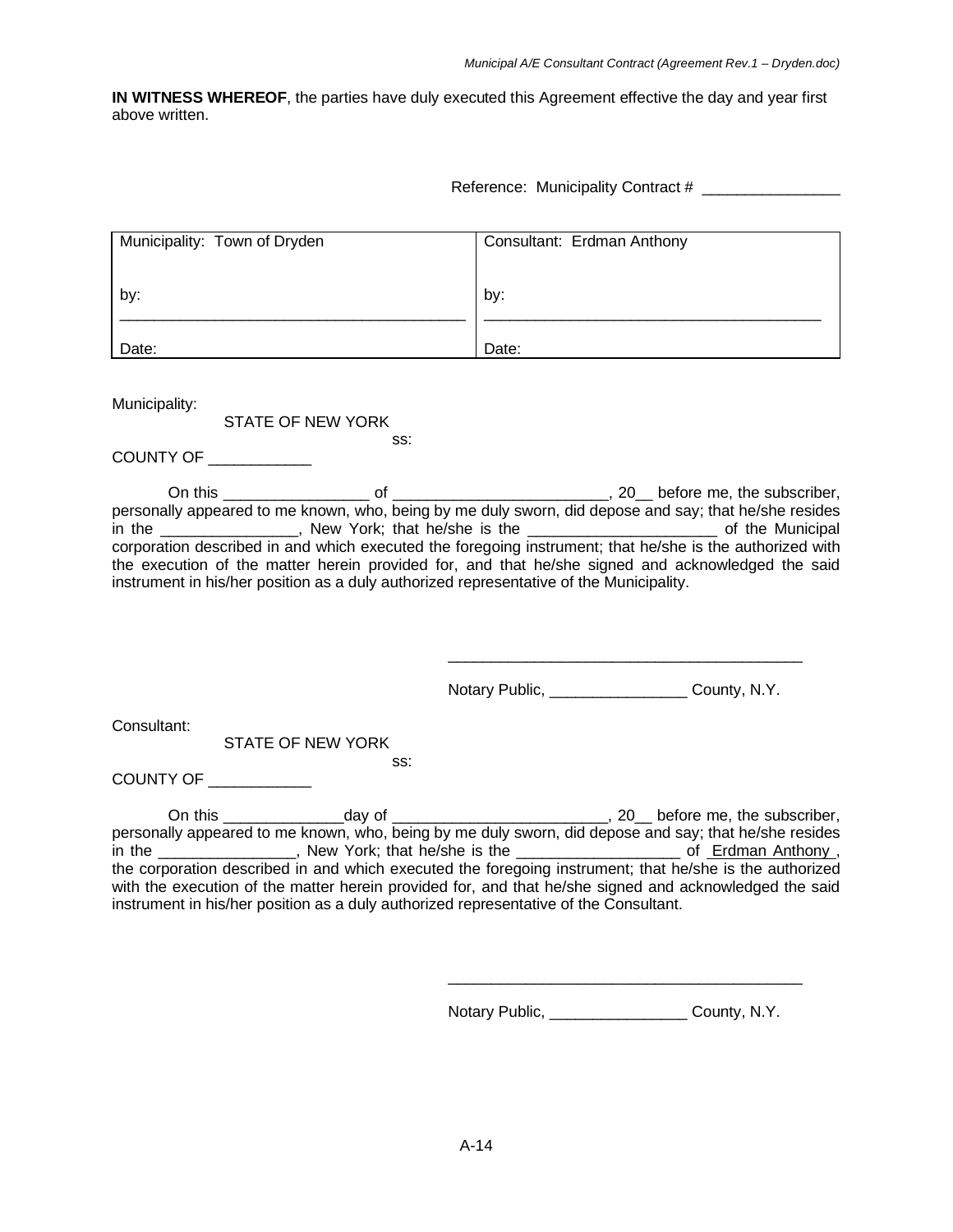#### Attachment A Architectural/ Engineering Consultant Agreement Project Description and Funding

| PIN: 3950.75                                   | <b>Term of Agreement</b>                                                                                   |  |  |  |  |  |  |  |  |  |  |
|------------------------------------------------|------------------------------------------------------------------------------------------------------------|--|--|--|--|--|--|--|--|--|--|
| BIN:                                           | Ends: December 31, 2023                                                                                    |  |  |  |  |  |  |  |  |  |  |
|                                                | Main Agreement $\Box$ Amendment to Agreement [add identifying #] $\Box$ Supplement to agreement            |  |  |  |  |  |  |  |  |  |  |
| <b>Phase of Project Consultant to work on:</b> |                                                                                                            |  |  |  |  |  |  |  |  |  |  |
|                                                | $\boxtimes$ P.E./Design $\boxtimes$ ROW Incidentals $\Box$ ROW Acquisition $\Box$ Construction, C/I, & C/S |  |  |  |  |  |  |  |  |  |  |
|                                                | Dates or term of Consultant Performance:<br>Start Date: April 20, 2020                                     |  |  |  |  |  |  |  |  |  |  |
|                                                | Finish Date: December 31, 2023                                                                             |  |  |  |  |  |  |  |  |  |  |
|                                                | <b>PROJECT DESCRIPTION:</b>                                                                                |  |  |  |  |  |  |  |  |  |  |
|                                                | This project includes the construction of a trail, including a pedestrian bridge over Route 13.            |  |  |  |  |  |  |  |  |  |  |
|                                                | <b>Project Location:</b>                                                                                   |  |  |  |  |  |  |  |  |  |  |
|                                                | Town of Dryden, Tompkins County                                                                            |  |  |  |  |  |  |  |  |  |  |
|                                                | Consultant Work Type(s): See Attachment B for more detailed Task List.                                     |  |  |  |  |  |  |  |  |  |  |
|                                                |                                                                                                            |  |  |  |  |  |  |  |  |  |  |
|                                                |                                                                                                            |  |  |  |  |  |  |  |  |  |  |

**MAXIMUM AMOUNT OF FUNDS FOR ALL COMPENSATION PAYABLE UNDER THIS AGREEMENT FOR THE SCOPE OF WORK DESCRIBED IN ATTACHMENT B FOR THE PROJECT DESCRIBED IN THIS ATTACHMENT A, OTHERWISE IN ACCORDANCE WITH THE CHOSEN METHOD OF COMPENSATION AND OTHER TERMS OF THIS AGREEMENT:**

\$ 7,300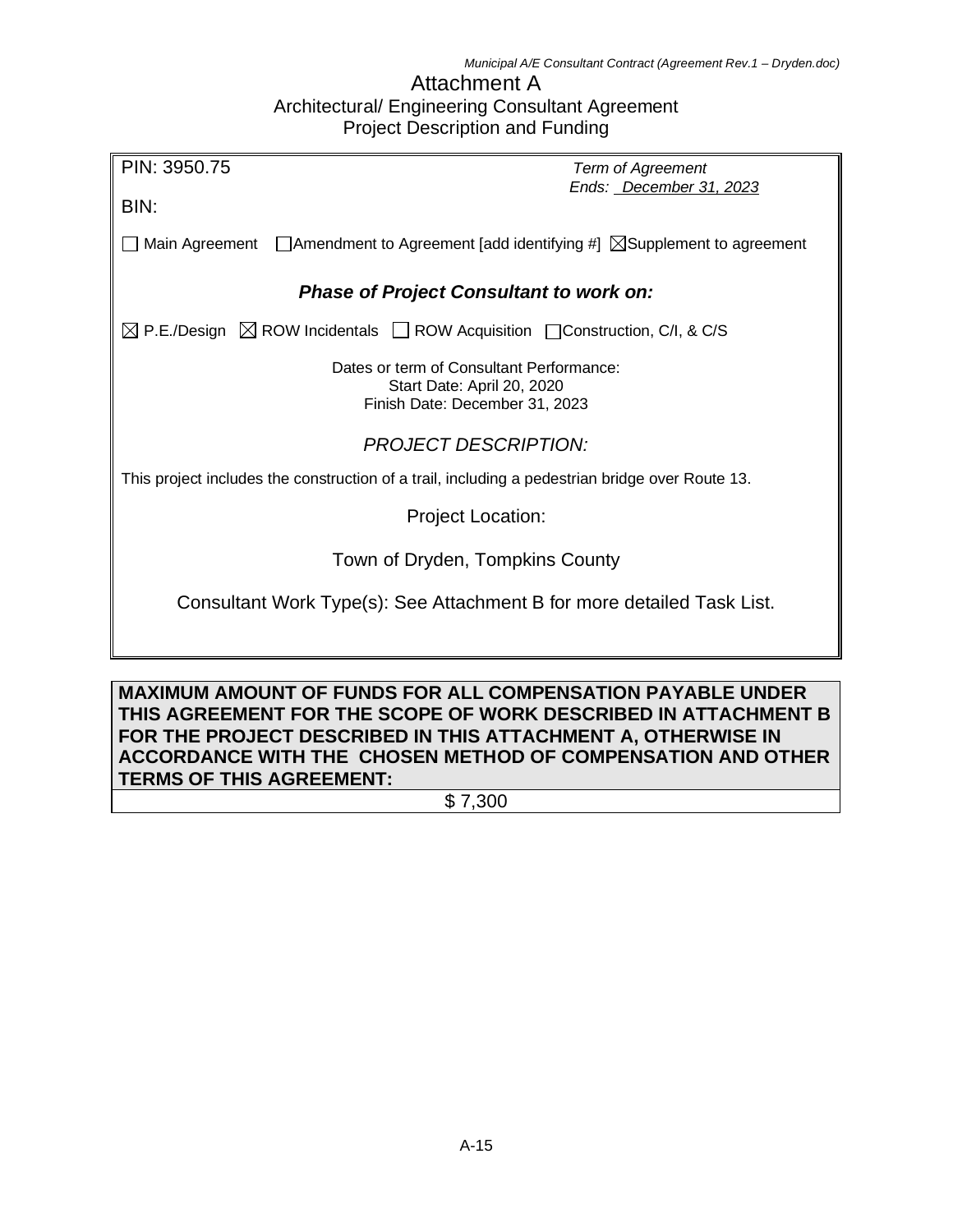## **Section B ATTACHMENT 'B' (Scope of Services – Task List)**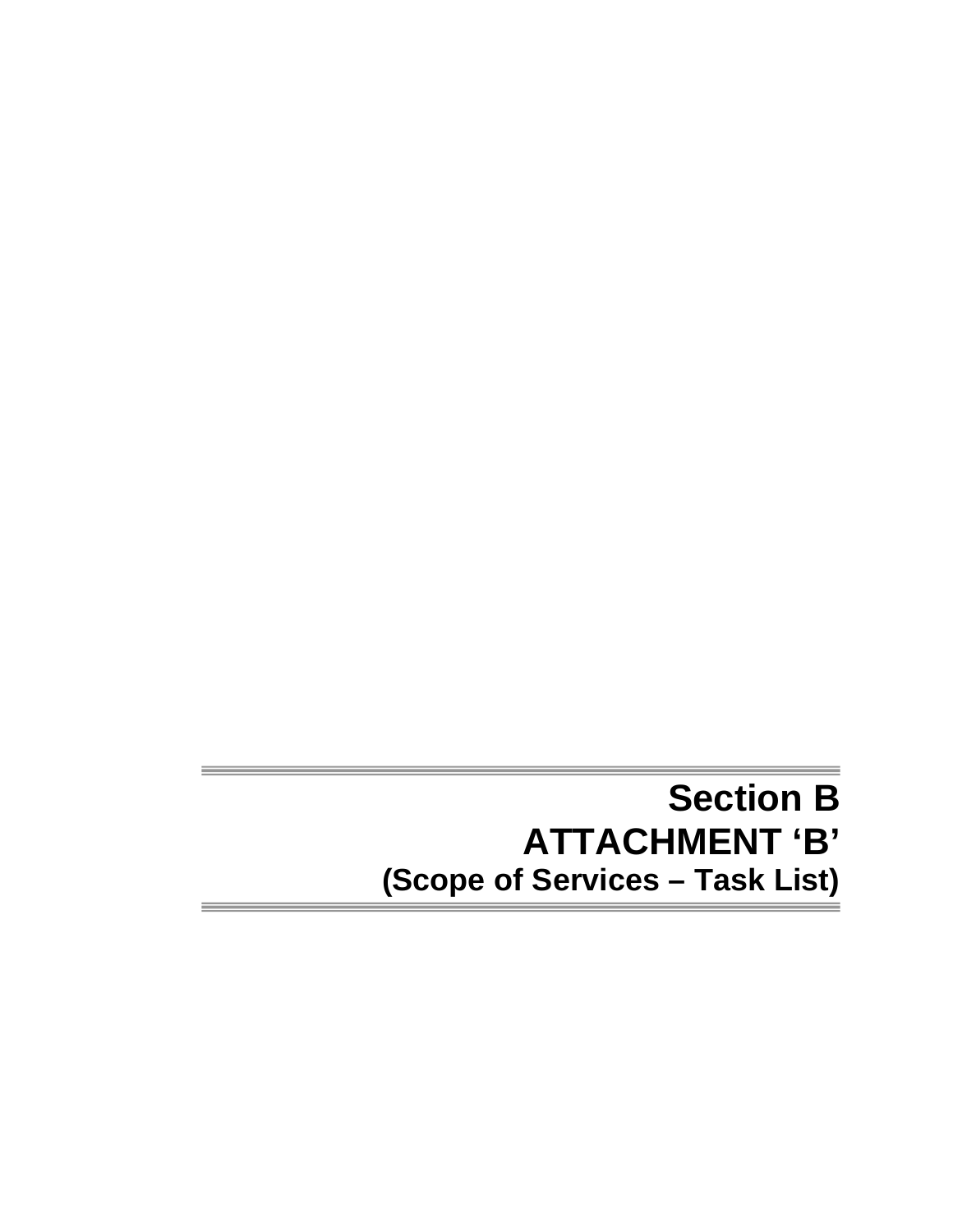### **Scope of Services (SOS)**

**Prepared for**: Town of Dryden, 93 East Main St., Dryden, NY 13053

**Describing Services for**: Dryden Rail Trail Phase 2

**Prepared by**: Paul Presutti, Erdman Anthony

**Reviewed by:** Ray Burger, Director of Planning, Town of Dryden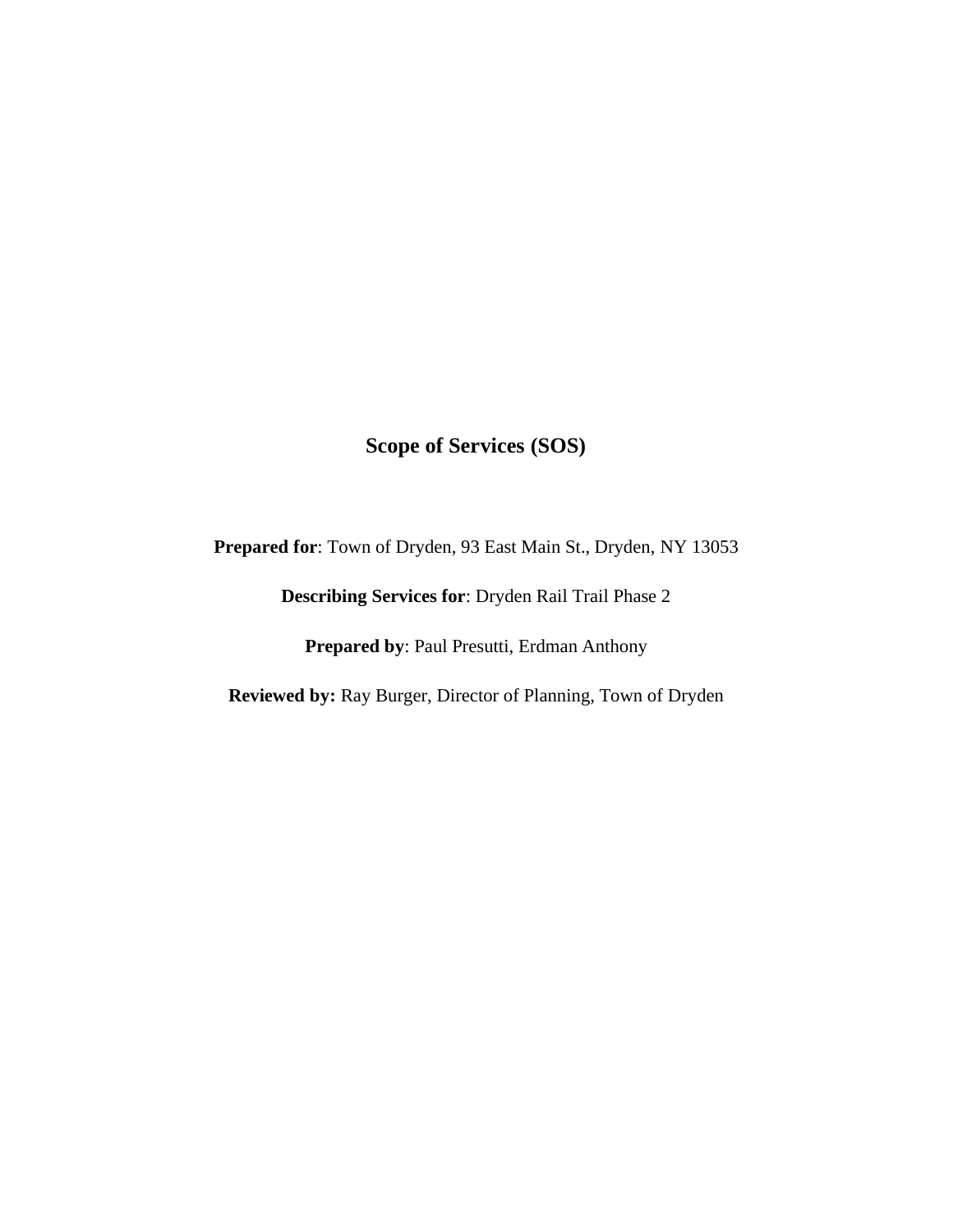#### **Table of Contents**

Section 1 General **(Not Used)** Section 2 Data Collection & Analysis **(Not Used)** Section 3 Preliminary Design **(Not Used)** Section 4 Environmental **(Not Used)** Section 5 Right-of-Way Section 6 Detailed Design **(Not Used)** Section 7 Advertising, Bid Opening and Award **(Not Used)** Section 8 Construction Support **(Not Used)** Section 9 Construction Inspection **(Not Used)** Section 10 Estimating & Technical Assumptions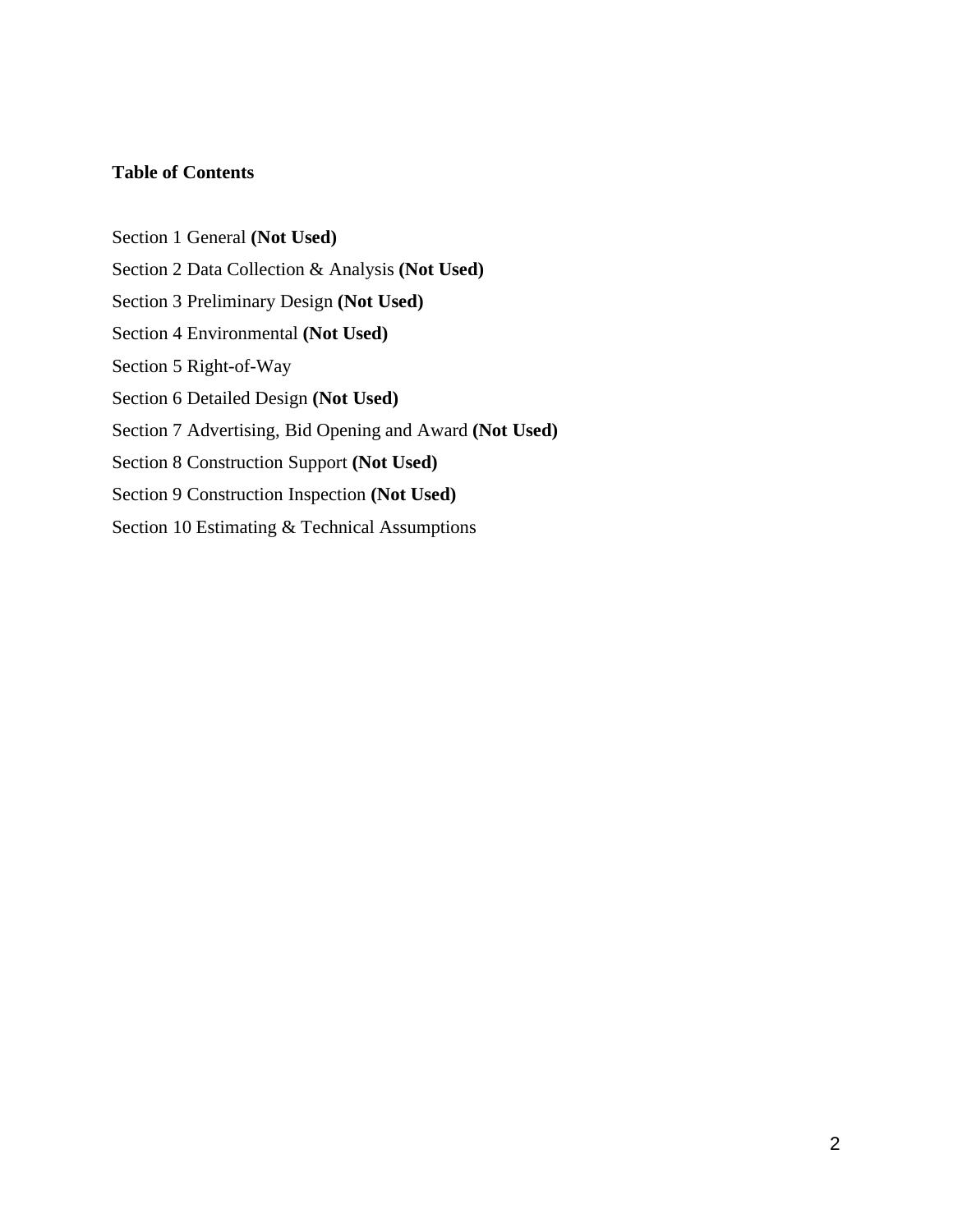#### **Section 5 - Right-of-Way**

#### **5.01 Abstract Request Map and/or Title Search**

The Consultant will prepare an abstract request map and submit to NYSDOT. The NYSDOT will engage a qualified title company to complete title searches (abstracts of title) for properties to be acquired by the Sponsor.

#### **5.02 Right-of-Way Survey**

The Consultant will perform survey needed to accurately determine existing right-of-way limits and establish side property lines. [NOTE: Survey limits and standards should be listed here or in the Technical Assumptions Section.]

#### **5.03 Right-of-Way Mapping**

The Consultant will meet with the Sponsor to discuss the types of right-of-way acquisitions required and the limits of acquisition lines.

The Consultant will prepare acquisition maps in accordance with the format provided by the Sponsor. Two maps will be prepared. One will be for the town to negotiate a donation from a property owner. The other will be for NYSDOT to acquire property through eminent domain.

All right-of-way mapping will show dimensions in U.S. Customary units of measurement.

The Consultant will prepare all map revisions or additions which are determined necessary during the construction of the project.

Assume 1 Acquisition Map will be required.

#### **5.04 Right-of-Way Plan**

The Consultant will prepare the Right-of-Way Plan(s) in accordance with the PLAFAP Manual.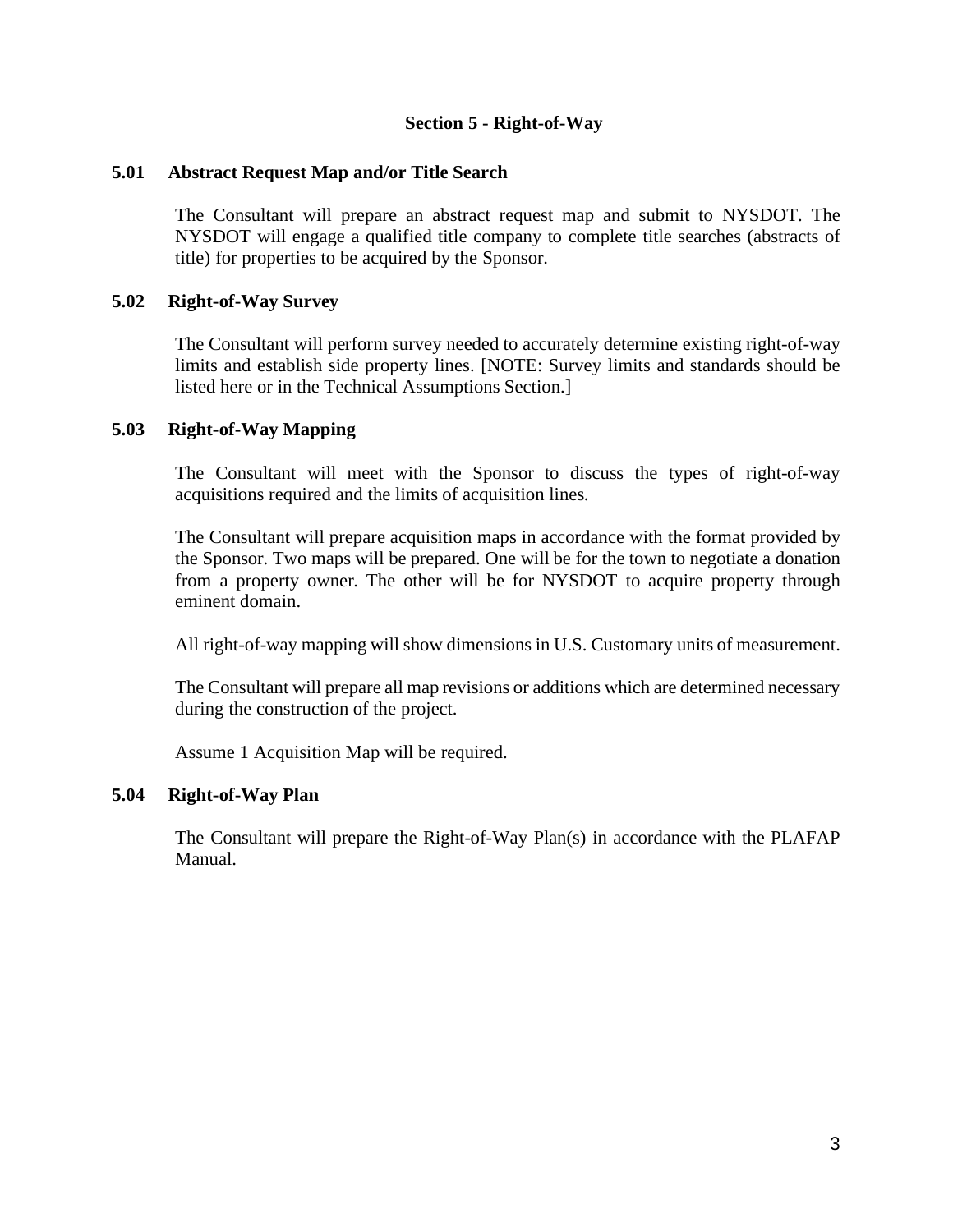#### **Section 10 - Estimating and Technical Assumptions**

#### **10.01 Estimating Assumptions**

The following assumptions have been made for estimating purposes:

Section 5 Estimate 0 properties will require title searches.

Estimate 2 ROW maps will be required.

Estimate 1 property acquisitions will be required.

#### **10.02 Technical Assumptions**

#### **Right-of-Way**

Assume the highway boundary will be calculated and two ROW maps will be created.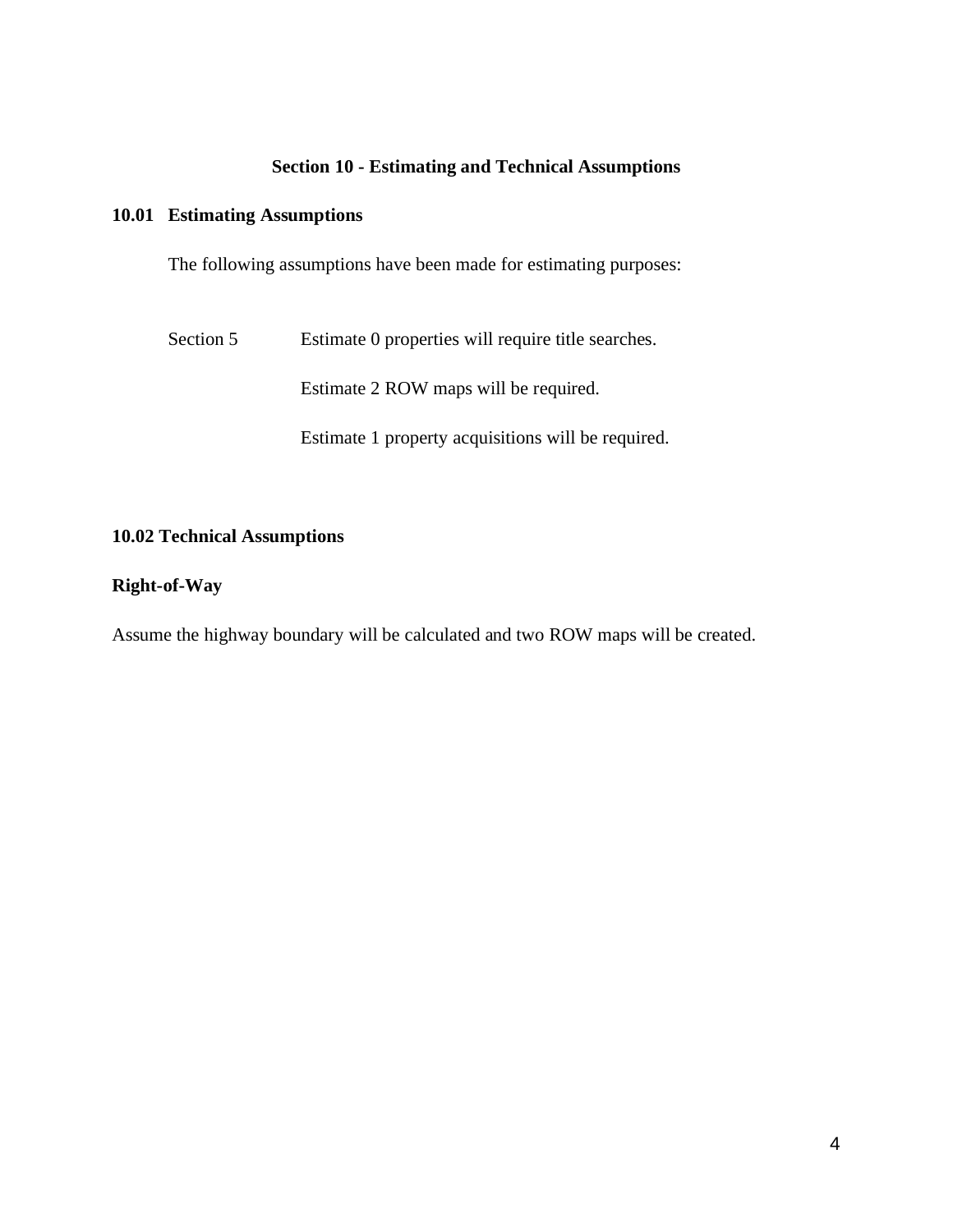## **Section C ATTACHMENT 'C') (Cost Estimate Exhibits)**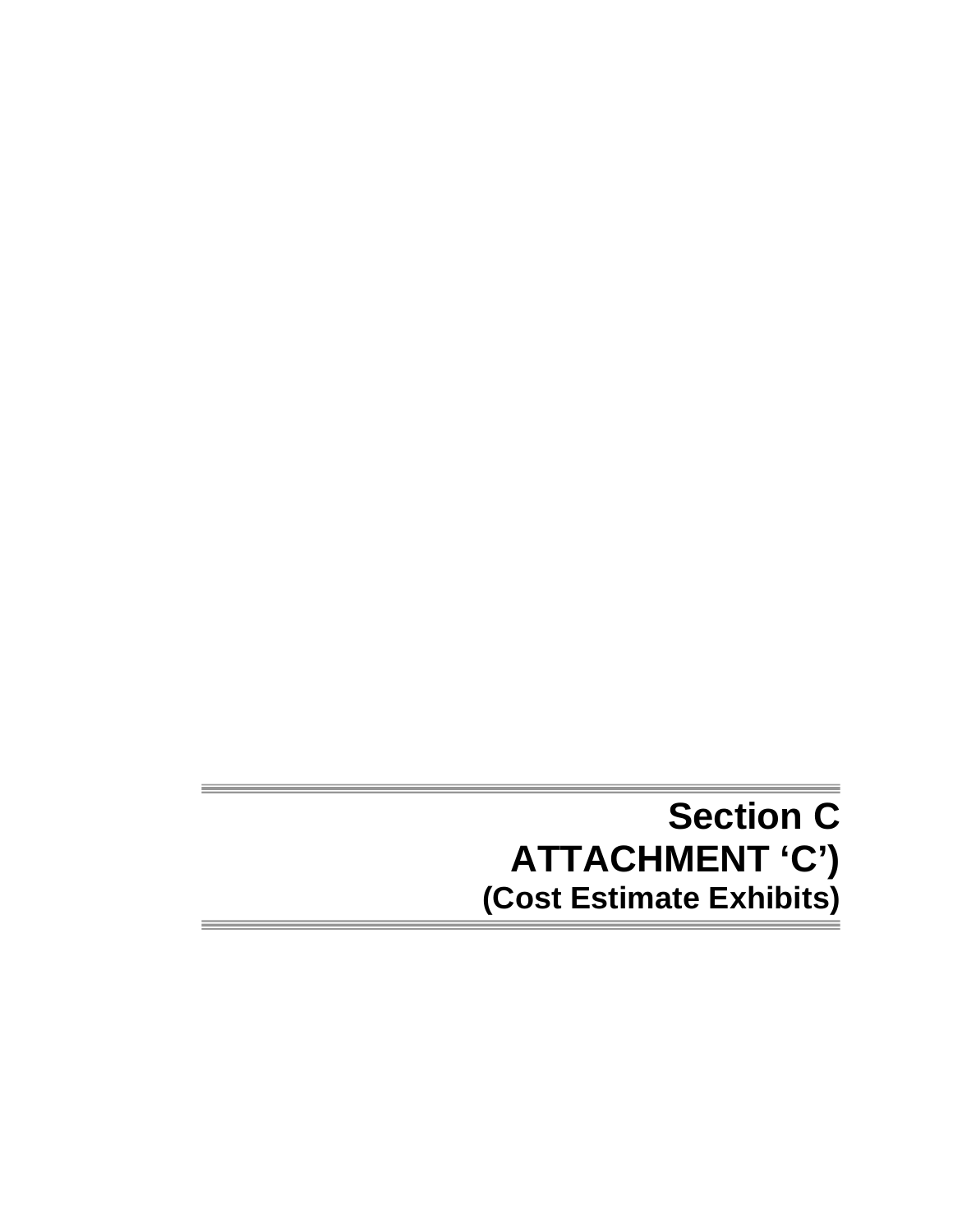Exhibit A, Page 1 26-May-22 Salary Schedule

#### ERDMAN ANTHONY AND ASSOCIATES, INC. PIN 3950.71: Dryden Rail Trail Phase 2

|                                  | $\overline{ASCE}$ (A) |                | <b>AVERAGE HOURLY RATES</b> |         |              |         |                 |  |  |  |  |  |  |  |  |
|----------------------------------|-----------------------|----------------|-----------------------------|---------|--------------|---------|-----------------|--|--|--|--|--|--|--|--|
|                                  | 0R                    |                |                             |         | MAX. HOURLY  |         |                 |  |  |  |  |  |  |  |  |
| <b>JOB TITLE</b>                 | NICET (N)             | <b>PRESENT</b> | <b>PROJECTED</b>            |         | <b>RATES</b> |         | <b>OVERTIME</b> |  |  |  |  |  |  |  |  |
|                                  | <b>GRADE</b>          | Apr-21         | Apr-22                      | 2021    | 2022         | 2023    | <b>CATEGORY</b> |  |  |  |  |  |  |  |  |
| <b>Principal Engineer</b>        | VI<br>(A)             | \$75.72        | \$77.99                     | \$77.50 | \$79.83      | \$82.22 | A               |  |  |  |  |  |  |  |  |
| Senior Project Engineer          | (A)<br>VI             | \$65.70        | \$65.00                     | \$73.00 | \$75.19      | \$77.45 | A               |  |  |  |  |  |  |  |  |
| Project Engineer                 | (A)<br>V              | \$49.70        | \$51.19                     | \$54.00 | \$55.62      | \$57.29 | A               |  |  |  |  |  |  |  |  |
| Sr. Civil Engineer               | IV<br>(A)             | \$45.50        | \$46.87                     | \$46.00 | \$47.38      | \$48.80 | B               |  |  |  |  |  |  |  |  |
| Civil Engineer                   | Ш<br>(A)              | \$35.94        | \$37.02                     | \$40.75 | \$41.97      | \$43.23 | B               |  |  |  |  |  |  |  |  |
| Jr. Civil Engineer               | I/III<br>(A)          | \$29.94        | \$30.84                     | \$32.15 | \$33.11      | \$34.11 | B               |  |  |  |  |  |  |  |  |
| Principal Engineering Techniciar | (N)<br>IV             | \$40.05        | \$41.25                     | \$45.05 | \$46.40      | \$47.79 | C               |  |  |  |  |  |  |  |  |
| Sr. Engineering Technician       | (N)<br>Ш              | \$34.99        | \$36.04                     | \$36.18 | \$37.27      | \$38.38 | C               |  |  |  |  |  |  |  |  |
| <b>Engineering Technician</b>    | II<br>(N)             | \$20.00        | \$20.60                     | \$21.00 | \$21.63      | \$22.28 | C               |  |  |  |  |  |  |  |  |
| <b>Technical Typist</b>          | <b>NA</b>             | \$20.50        | \$21.12                     | \$25.50 | \$26.27      | \$27.05 | C               |  |  |  |  |  |  |  |  |
| Senior Land Surveyor             | (A)<br>V              | \$61.50        | \$63.35                     | \$61.50 | \$63.35      | \$65.25 | B               |  |  |  |  |  |  |  |  |
| Senior Land Surveyor             | (N)<br>Ш              | \$36.75        | \$37.85                     | \$36.75 | \$37.85      | \$38.99 | B               |  |  |  |  |  |  |  |  |
| Party Chief                      | (N)<br>Ш              | \$29.15        | \$30.02                     | \$36.75 | \$37.85      | \$38.99 | C               |  |  |  |  |  |  |  |  |
| Instrumentperson/Rodperson       | Ш<br>(N)              | \$20.92        | \$21.55                     | \$26.85 | \$27.66      | \$28.49 | C               |  |  |  |  |  |  |  |  |

#### NOTES:

Hourly rates shall not exceed those shown above or the current NYSDOT Maximum Allowable, as described in Exhibit E of the original agreement.

#### OVERTIME POLICY

Category A - No overtime compensation.

Category B - Overtime compensated at straight time rate.

Category C - Overtime compensated at straight time rate x 1.50.

Overtime applies to hours worked in excess of the normal working hours of 40 hours per week.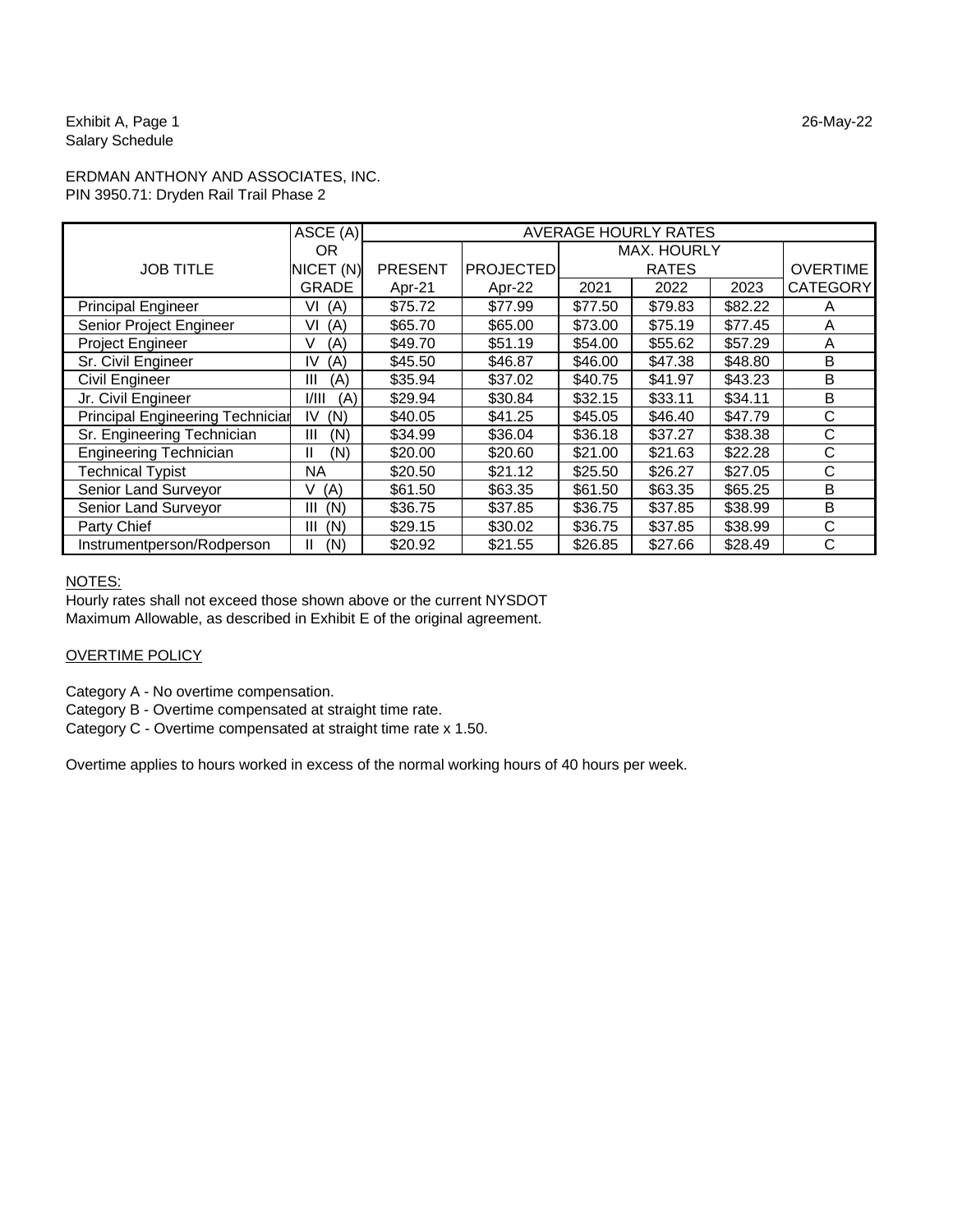### Exhibit A, Page 2 Staffing Table 26-May-22

### ERDMAN ANTHONY AND ASSOCIATES, INC.

### PIN 3950.71: Dryden Rail Trail Phase 2

|                                         | $\overline{\text{ASCE (A)}}$<br><b>OR</b><br>NICET (N) |                |                |                | Total          | <b>PROJECTED</b> | <b>DIRECT</b><br><b>TECHNICAL</b> |                |                |                |                |                              |                              |
|-----------------------------------------|--------------------------------------------------------|----------------|----------------|----------------|----------------|------------------|-----------------------------------|----------------|----------------|----------------|----------------|------------------------------|------------------------------|
| <b>JOB TITLE</b>                        | <b>GRADE</b>                                           | Sect. 1        | Sect. 2        | Sect. 3        | Sect. 4        | Sect. 5          | Sect. 6                           | Sect. 7        | Sect. 8        | Sect. 9        | Hours          | <b>HOURLY</b><br><b>RATE</b> | <b>TOTAL</b><br><b>LABOR</b> |
| <b>Principal Engineer</b>               | VI(A)                                                  | $\Omega$       | $\mathbf 0$    | $\overline{0}$ | $\Omega$       | 0                | $\overline{0}$                    | $\mathbf 0$    | $\mathbf 0$    | 0              | $\Omega$       | \$77.99                      | \$0.00                       |
| Senior Project Engineer                 | VI(A)                                                  | $\overline{0}$ | $\overline{0}$ | $\overline{0}$ | $\Omega$       | 5                | $\mathbf 0$                       | $\overline{0}$ | $\mathbf 0$    | $\overline{0}$ | 5              | \$65.00                      | \$325.00                     |
| <b>Project Engineer</b>                 | (A)                                                    | $\overline{0}$ | $\overline{0}$ | $\overline{0}$ | $\Omega$       | $\Omega$         | $\mathbf 0$                       | $\overline{0}$ | $\overline{0}$ | 0              | $\mathbf 0$    | \$51.19                      | \$0.00                       |
| <b>Sr. Civil Engineer</b>               | IV(A)                                                  | $\overline{0}$ | $\Omega$       | $\overline{0}$ | $\overline{0}$ |                  | $\mathbf 0$                       | $\mathbf 0$    | $\overline{0}$ | 0              | 4              | \$46.87                      | \$187.48                     |
| <b>Civil Engineer</b>                   | $\mathbf{III}$<br>(A)                                  | $\overline{0}$ | $\overline{0}$ | $\mathbf 0$    | $\Omega$       | $\overline{0}$   | $\mathbf 0$                       | $\overline{0}$ | 0              | 0              | $\overline{0}$ | \$37.02                      | \$0.00                       |
| Jr. Civil Engineer                      | 1/111<br>(A)                                           | $\overline{0}$ | $\mathbf 0$    | $\overline{0}$ | $\overline{0}$ | $\overline{0}$   | $\mathbf 0$                       | $\overline{0}$ | $\mathbf 0$    | $\overline{0}$ | $\mathbf 0$    | \$30.84                      | \$0.00                       |
| <b>Principal Engineering Technician</b> | IV<br>(N)                                              | $\overline{0}$ | $\mathbf 0$    | $\mathbf 0$    | $\overline{0}$ | 30               | $\mathbf 0$                       | $\mathbf 0$    | 0              | 0              | 30             | \$41.25                      | \$1,237.50                   |
| Sr. Engineering Technician              | III<br>(N)                                             | $\overline{0}$ | $\mathbf 0$    | $\overline{0}$ | $\Omega$       | $\Omega$         | $\mathbf 0$                       | $\overline{0}$ | $\mathbf 0$    | $\overline{0}$ | $\overline{0}$ | \$36.04                      | \$0.00                       |
| <b>Engineering Technician</b>           | $\mathbf{II}$<br>(N)                                   | $\overline{0}$ | $\Omega$       | $\Omega$       | $\Omega$       | $\Omega$         | $\mathbf 0$                       | $\overline{0}$ | $\overline{0}$ | 0              | $\overline{0}$ | \$20.60                      | \$0.00                       |
| <b>Technical Typist</b>                 | <b>NA</b>                                              | $\overline{0}$ | $\mathbf 0$    | $\mathbf 0$    | $\Omega$       | $\Omega$         | $\mathbf 0$                       | $\overline{0}$ | $\mathbf 0$    | 0              | 0              | \$21.12                      | \$0.00                       |
| <b>Senior Land Surveyor</b>             | V(A)                                                   | $\overline{0}$ | $\mathbf 0$    | $\overline{0}$ | $\Omega$       | 12               | $\mathbf 0$                       | $\overline{0}$ | $\overline{0}$ | $\Omega$       | 12             | \$63.35                      | \$760.20                     |
| <b>Senior Land Surveyor</b>             | III (N)                                                | $\overline{0}$ | $\Omega$       | $\overline{0}$ | $\Omega$       | $\Omega$         | $\mathbf 0$                       | $\overline{0}$ | $\overline{0}$ | $\overline{0}$ | $\overline{0}$ | \$37.85                      | \$0.00                       |
| <b>Party Chief</b>                      | III (N)                                                | $\overline{0}$ | $\overline{0}$ | $\overline{0}$ | $\Omega$       | $\Omega$         | $\mathbf 0$                       | $\overline{0}$ | $\overline{0}$ | 0              | 0              | \$30.02                      | \$0.00                       |
| Instrumentperson/Rodperson              | (N)                                                    | $\overline{0}$ | $\mathbf 0$    | $\Omega$       | $\Omega$       | $\Omega$         | $\mathbf 0$                       | $\overline{0}$ | $\overline{0}$ | 0              | 0              | \$21.55                      | \$0.00                       |
|                                         | <b>TOTAL</b>                                           | $\overline{0}$ | $\overline{0}$ | $\overline{0}$ | $\overline{0}$ | 51               | $\mathbf 0$                       | $\overline{0}$ | $\overline{0}$ | $\mathbf 0$    | 51             |                              | \$2,510.18                   |
|                                         |                                                        | 0.0%           | 0.0%           | 0.0%           | 0.0%           | 100.0%           | 0.0%                              | 0.0%           | 0.0%           | 0.0%           | 100.0%         |                              |                              |
|                                         | <b>DTL</b>                                             | \$0.00         | \$0.00         | \$0.00         | \$0.00         | \$2,510.18       | \$0.00                            | \$0.00         | \$0.00         | \$0.00         |                |                              | \$2,510.18                   |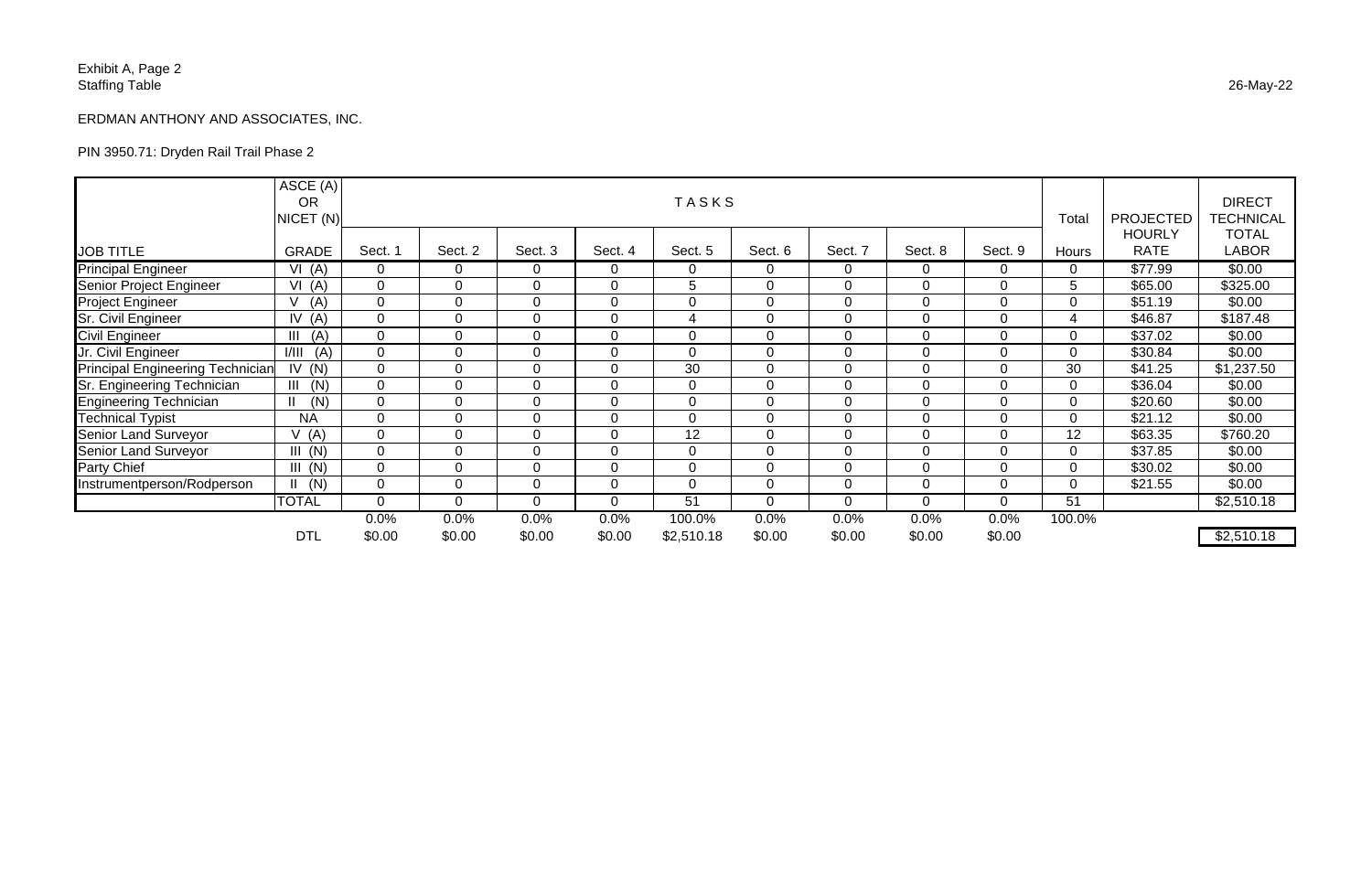| <b>Exhibit C</b><br>Summary                                                                                | 26-May-22 |  |
|------------------------------------------------------------------------------------------------------------|-----------|--|
| ERDMAN ANTHONY AND ASSOCIATES, INC.<br>PIN 3950.71: Dryden Rail Trail Phase 2<br><b>HIGHWAY AND BRIDGE</b> |           |  |
| Item IA, Direct Technical<br>Salaries (estimated)<br>subject to audit                                      | \$2,510   |  |
| Item IB, Direct Technical<br><b>Salaries Premium Portion</b><br>of overtime subject to<br>audit (estimate) | \$0       |  |
| Item II, Direct Non-<br>Salary Cost (estimated)<br>subject to audit                                        | \$0       |  |
| Item II Direct Non-<br>Salary Cost (estimated) subject to Audit<br>(Sub-Contractor Cost)                   | \$0       |  |
| Item III, Overhead<br>(estimated at 160%)<br>subject to audit                                              | \$4,016   |  |
| Item IV, Fixed<br>Fee (11%)                                                                                | \$718     |  |
| Item II Direct Non-<br>Salary Cost (estimated)<br>subject to audit (Sub-Consultant Cost)                   |           |  |
| <b>Total Estimated Cost</b>                                                                                | \$7,244   |  |
| MAXIMUM AMOUNT PAYABLE                                                                                     | \$7,300   |  |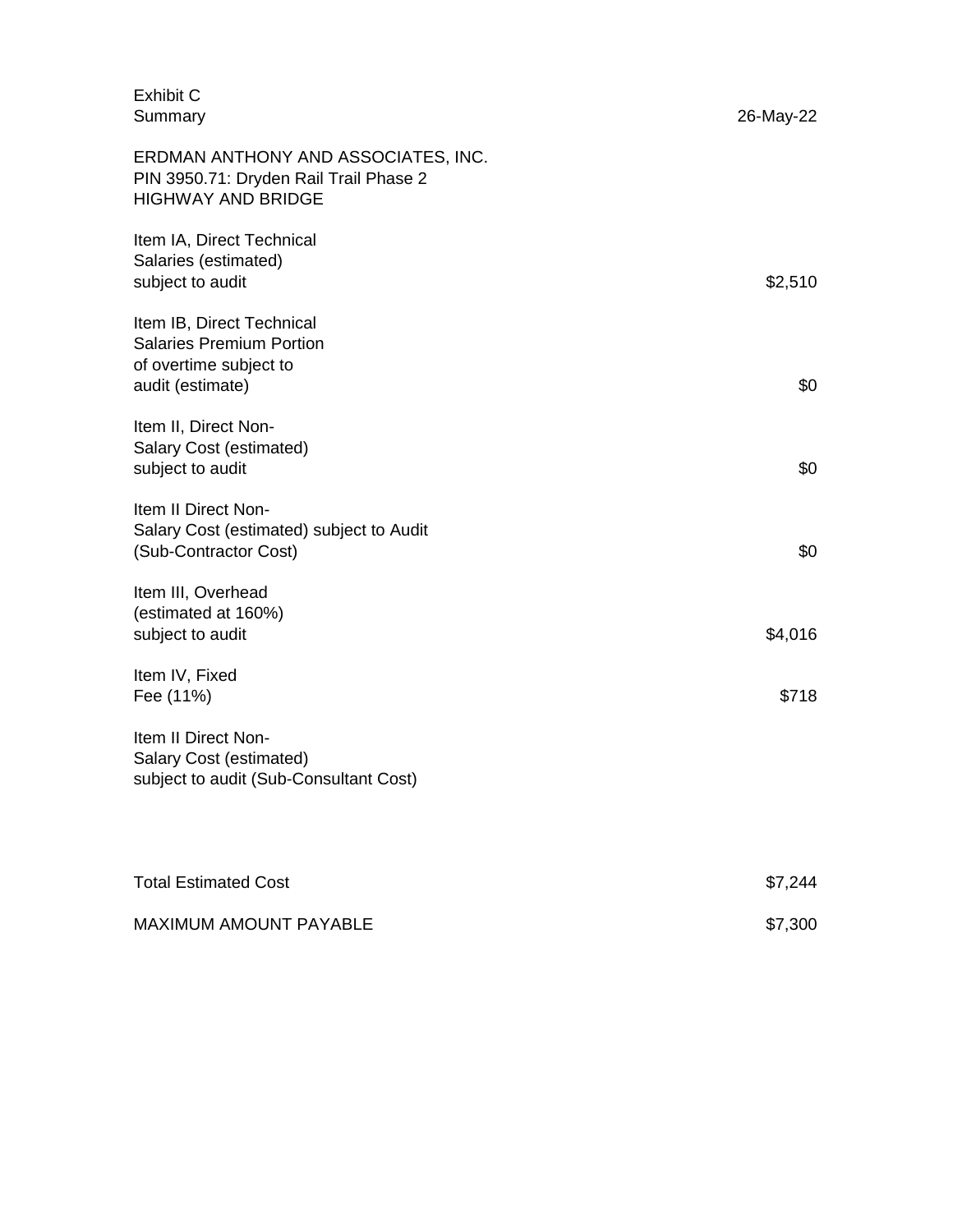## **Section D ATTACHMENT 'D') (Cost Estimate Back-up)**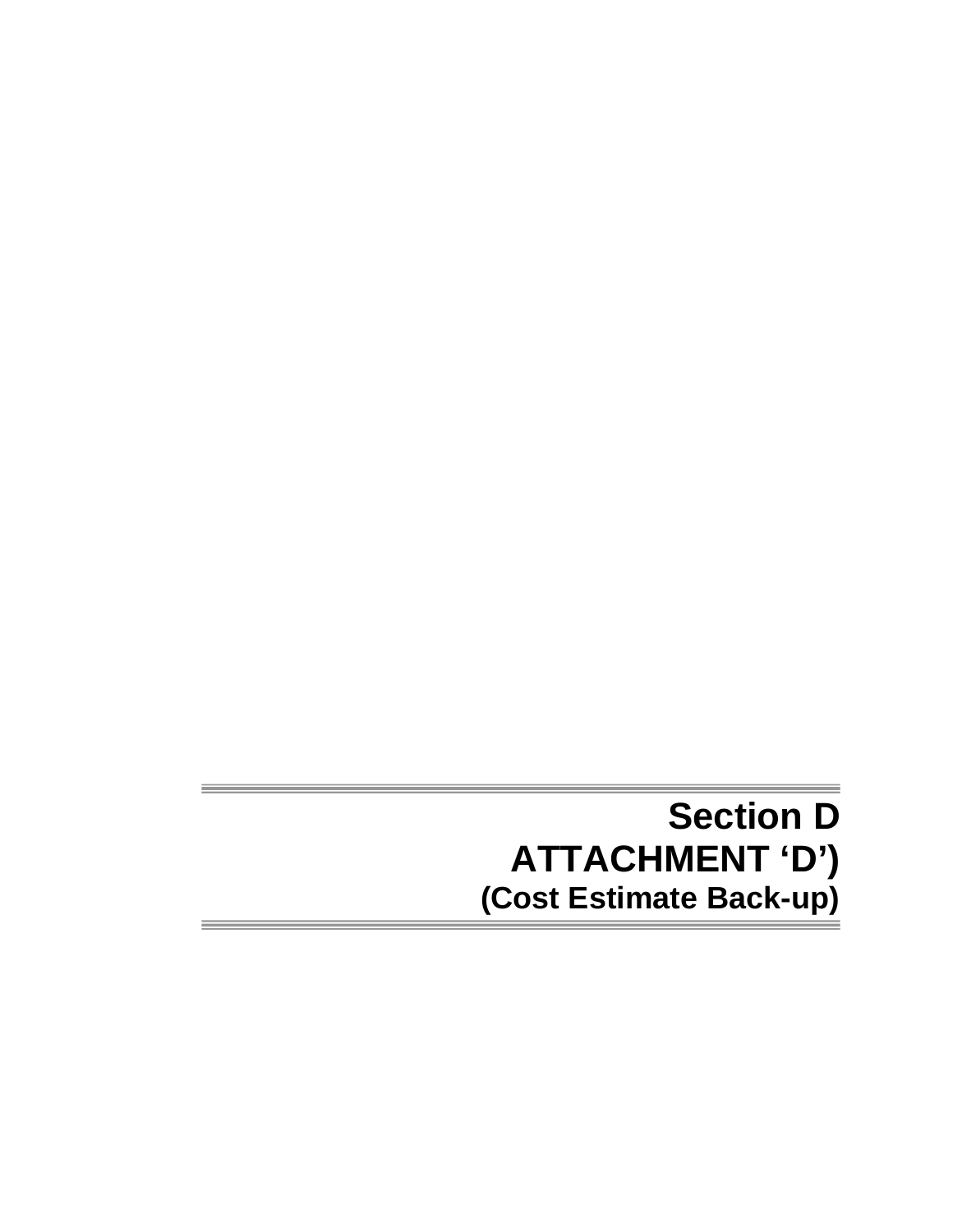|                                                                                                                                                                                | <b>LOCALLY ADMINISTERED PROJECTS TASK LIST</b> |       |             |              |             |              |             |       |       |       |           |        |              |             | 26-May-22     |              |
|--------------------------------------------------------------------------------------------------------------------------------------------------------------------------------|------------------------------------------------|-------|-------------|--------------|-------------|--------------|-------------|-------|-------|-------|-----------|--------|--------------|-------------|---------------|--------------|
| Erdman Anthony STAFF HOUR ESTIMATE - Project Summary                                                                                                                           |                                                |       |             |              |             |              |             |       |       |       |           |        |              |             |               |              |
| PIN 3950.71: Dryden Rail Trail Phase 2                                                                                                                                         |                                                |       |             |              |             |              |             |       |       |       |           |        |              |             |               |              |
| <b>PRINC. SENIOR</b><br><b>SENIOR</b><br>ENGR.<br><b>SEN</b><br><b>INSTR</b><br><b>SENIOR</b><br>PROJ.<br>JR.<br><b>SEN</b><br><b>PARTY</b><br>TECH.<br>PRINC.<br>CIV.<br>LAND |                                                |       |             |              |             |              |             |       |       |       |           |        |              | <b>TASK</b> |               |              |
|                                                                                                                                                                                | ENGR.                                          | PROJ. | <b>ENGR</b> | <b>CIVIL</b> | <b>ENGR</b> | <b>CIVIL</b> | <b>ARCH</b> | ENGR. | ENGR. | TECH. | <b>LS</b> | LS     | <b>CHIEF</b> | <b>PERS</b> | <b>TYPIST</b> | SUB-         |
|                                                                                                                                                                                |                                                | ENGR. |             | ENGR.        |             | <b>ENGR</b>  |             | TECH. | TECH. |       | V(A)      | III(N) |              |             |               | <b>TOTAL</b> |
| <b>ISECTION 1 - GENERAL</b>                                                                                                                                                    | 0.0                                            | 0.0   | 0.0         | 0.0          | 0.0         | 0.0          | 0.0         | 0.0   | 0.0   | 0.0   | 0.0       | 0.0    | 0.0          | 0.0         | 0.0           | 0.0          |
| <b>ISECTION 2 - DATA COLLECTION &amp; ANALYSIS</b>                                                                                                                             | 0.0                                            | 0.0   | 0.0         | 0.0          | 0.0         | 0.0          | 0.0         | 0.0   | 0.0   | 0.0   | 0.0       | 0.0    | 0.0          | 0.0         | 0.0           | 0.0          |
| <b>ISECTION 3 - PRELIMINARY DESIGN</b>                                                                                                                                         | 0.0                                            | 0.0   | 0.0         | 0.0          | 0.0         | 0.0          | 0.0         | 0.0   | 0.0   | 0.0   | 0.0       | 0.0    | 0.0          | 0.0         | 0.0           | 0.0          |
| <b>SECTION 4 - ENVIRONMENTAL</b>                                                                                                                                               | 0.0                                            | 0.0   | 0.0         | 0.0          | 0.0         | 0.0          | 0.0         | 0.0   | 0.0   | 0.0   | 0.0       | 0.0    | 0.0          | 0.0         | 0.0           | 0.0          |
| <b>ISECTION 5 - RIGHT-OF-WAY</b>                                                                                                                                               | 0.0                                            | 5.0   | 0.0         | 4.0          | 0.0         | 0.0          | 0.0         | 30.0  | 0.0   | 0.0   | 12.0      | 0.0    | 0.0          | 0.0         | 0.0           | 51.0         |
| <b>SECTION 6 - DETAILED DESIGN</b>                                                                                                                                             | 0.0                                            | 0.0   | 0.0         | 0.0          | 0.0         | 0.0          | 0.0         | 0.0   | 0.0   | 0.0   | 0.0       | 0.0    | 0.0          | 0.0         | 0.0           | 0.0          |
| ISECTION 7 - ADVERTISEMENT. BID OPENING & AWARD                                                                                                                                | 0.0                                            | 0.0   | 0.0         | 0.0          | 0.0         | 0.0          | 0.0         | 0.0   | 0.0   | 0.0   | 0.0       | 0.0    | 0.0          | 0.0         | 0.0           | 0.0          |
| <b>ISECTION 8 - CONSTRUCTION SUPPORT</b>                                                                                                                                       | 0.0                                            | 0.0   | 0.0         | 0.0          | 0.0         | 0.0          | 0.0         | 0.0   | 0.0   | 0.0   | 0.0       | 0.0    | 0.0          | 0.0         | 0.0           | 0.0          |
| <b>ISECTION 9 - CONSTRUCTION INSPECTION</b>                                                                                                                                    | 0.0                                            | 0.0   | 0.0         | 0.0          | 0.0         | 0.0          | 0.0         | 0.0   | 0.0   | 0.0   | 0.0       | 0.0    | 0.0          | 0.0         | 0.0           | 0.0          |
| <b>TOTALS</b>                                                                                                                                                                  | 0.0                                            | 5.0   | 0.0         | 4.0          | 0.0         | 0.0          | 0.0         | 30.0  | 0.0   | 0.0   | 12.0      | 0.0    | 0.0          | 0.0         | 0.0           | 51.0         |